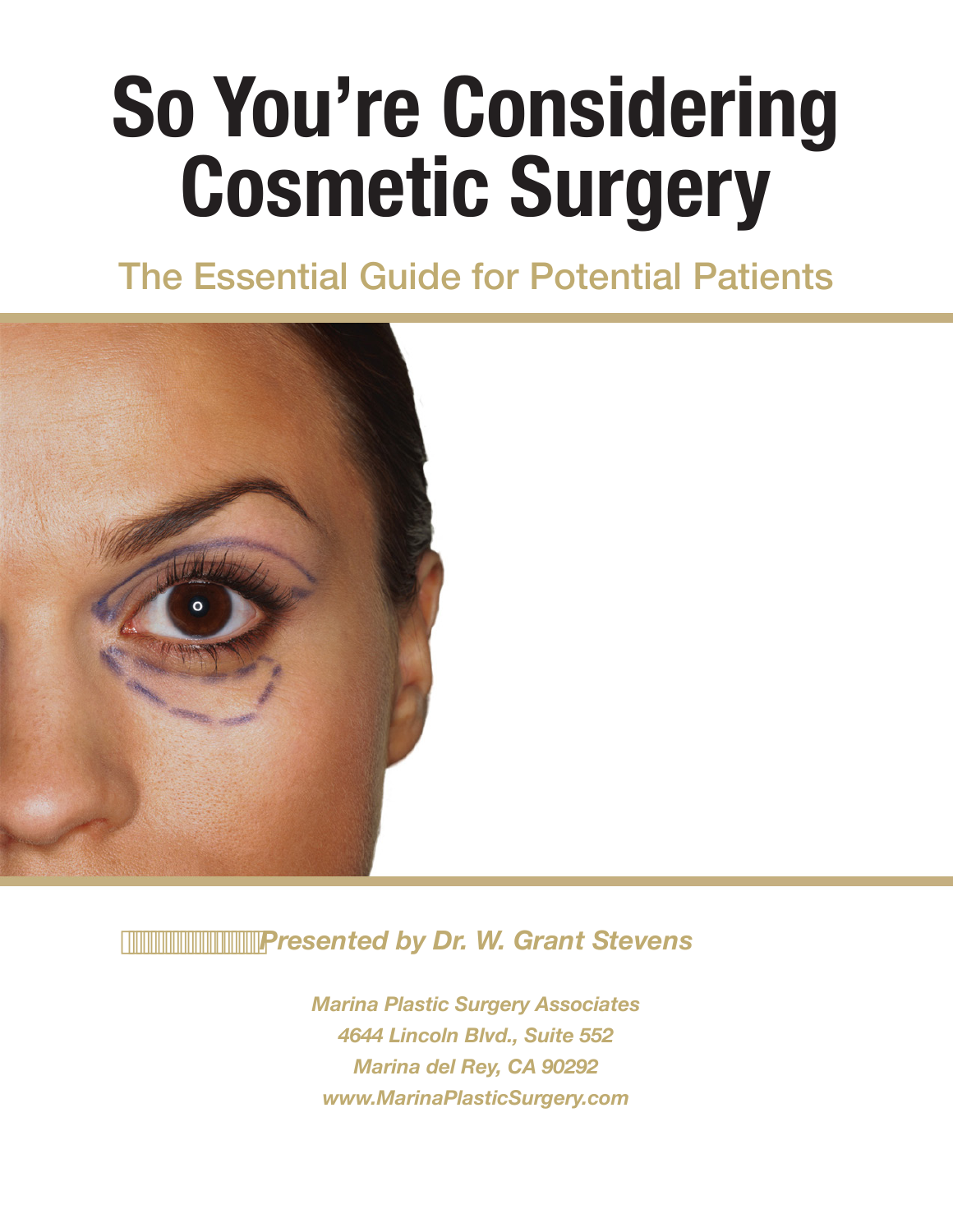### **WELCOME**

Deciding to have cosmetic surgery is a personal process, unique for every individual. Most people considering cosmetic surgery have been unhappy with some part of their physical appearance for quite some time. For some men and women the goal is to turn back the clock, others only hope to correct physical imperfections that have affected their self-esteem for years. And while it is true that "beauty is only skin deep," for many people, cosmetic surgery can enhance self confidence and body image, strengthening their "inner beauty" as well.

While the decision to have cosmetic surgery is one you must make on your own, there is information that anyone considering an elective procedure should have. Once a person is armed with information, they know the questions to ask and the things to look for. This helps potential patients find a qualified, experienced physician with a safe and comfortable surgery center, while creating a foundation for realistic expectations regarding what will happen before and after your surgery including risks and any potential complications.

This booklet discusses the important information you need to know in order to make the best decision for yourself. It also discusses aspects of surgery that can affect your daily life, such as financing or payment options, how long to take off from work, and how best to prepare for a surgical procedure.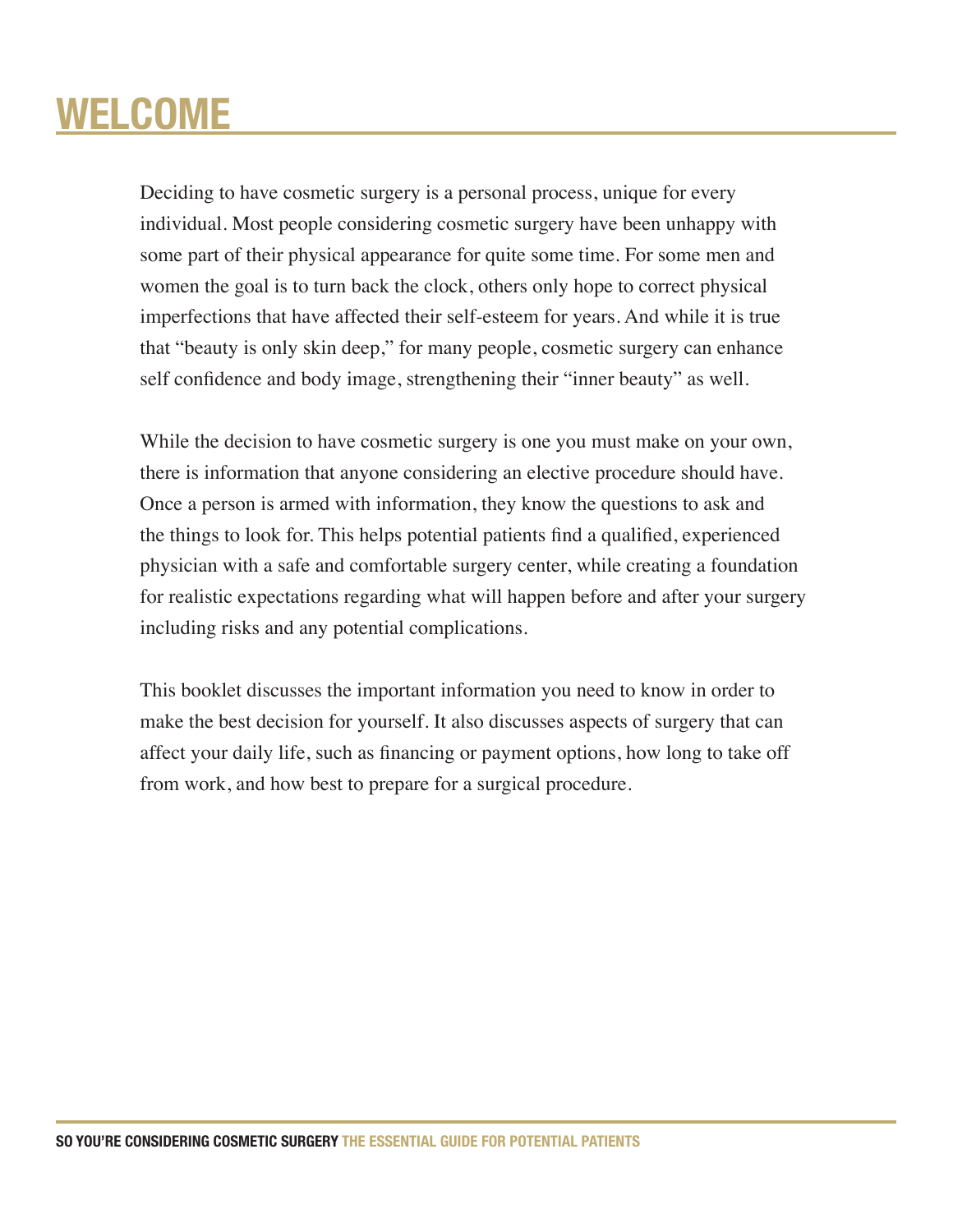### **WELCOME**

Thank you for downloading this booklet – we are sure you will find it very helpful. If you have questions regarding specific procedures or the practice's offerings, please call or email us and we will help you get the information that you need. We can also help to set up a consultation to help you determine if cosmetic surgery is the right option for you.

Warmest Regards,

Dr. W. Grant Stevens (310) 827-2653 info@marinaplasticsurgery.com

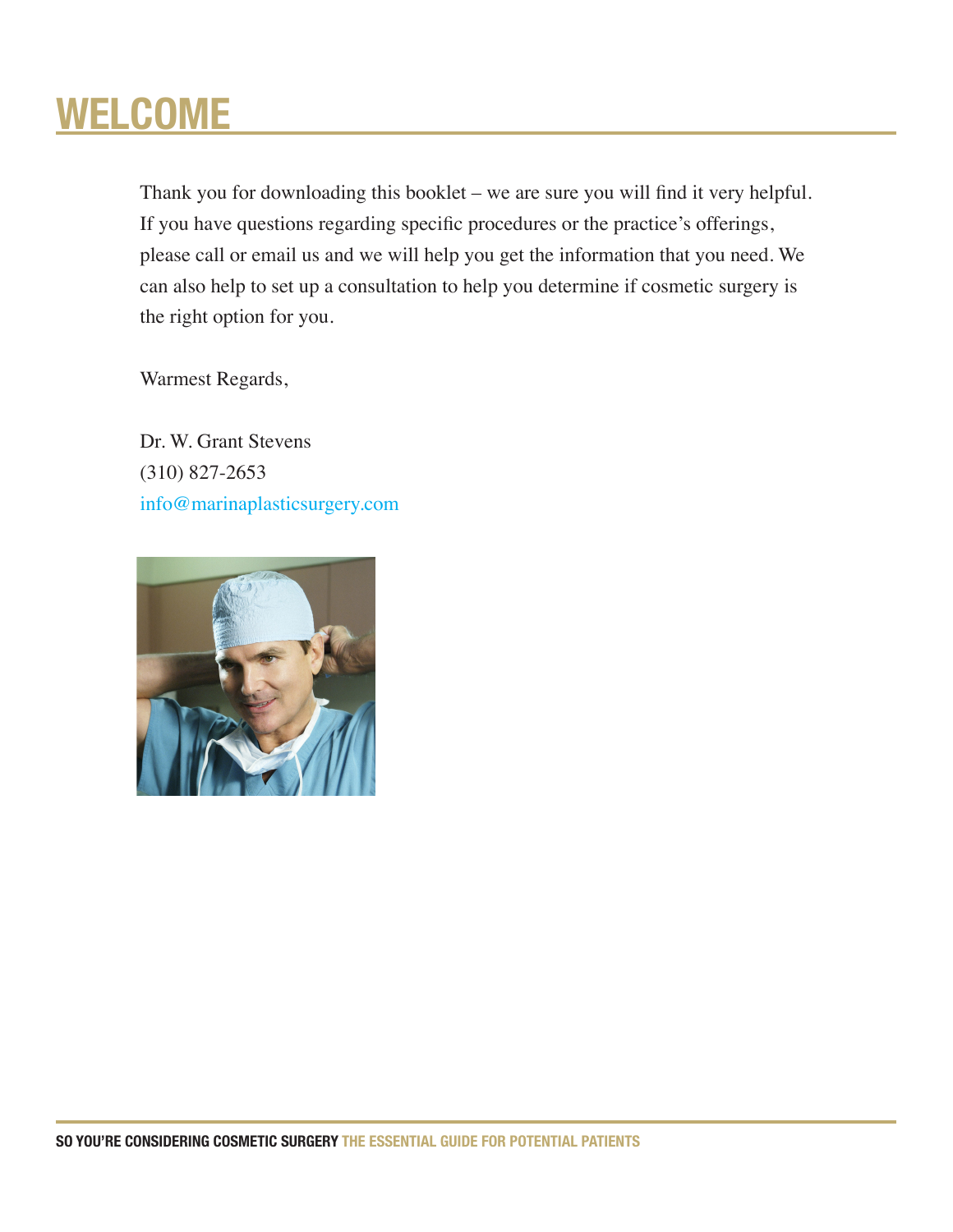# **TABLE OF CONTENTS**

| IS SEEING BELIEVING?             | $5 - 7$   |
|----------------------------------|-----------|
| WORTH 1000 WORDS                 | $8 - 10$  |
| FINDING THE RIGHT SURGEON        | $11 - 14$ |
| THE SURGICAL SETTING             | $15 - 17$ |
| <b>FEES &amp; FINANCING</b>      | $18 - 19$ |
| <b>SETTING EXPECTATIONS</b>      | 20        |
| YOUR CONSULTATION                | $21 - 23$ |
| PREPARING FOR SURGERY            | $24 - 26$ |
| <b>RISKS &amp; COMPLICATIONS</b> | $27 - 28$ |
| <b>RECOVERY</b>                  | $29 - 31$ |
| <b>MAINTAINING YOUR RESULT</b>   | $32 - 34$ |
| <b>THANK YOU!</b>                | 35        |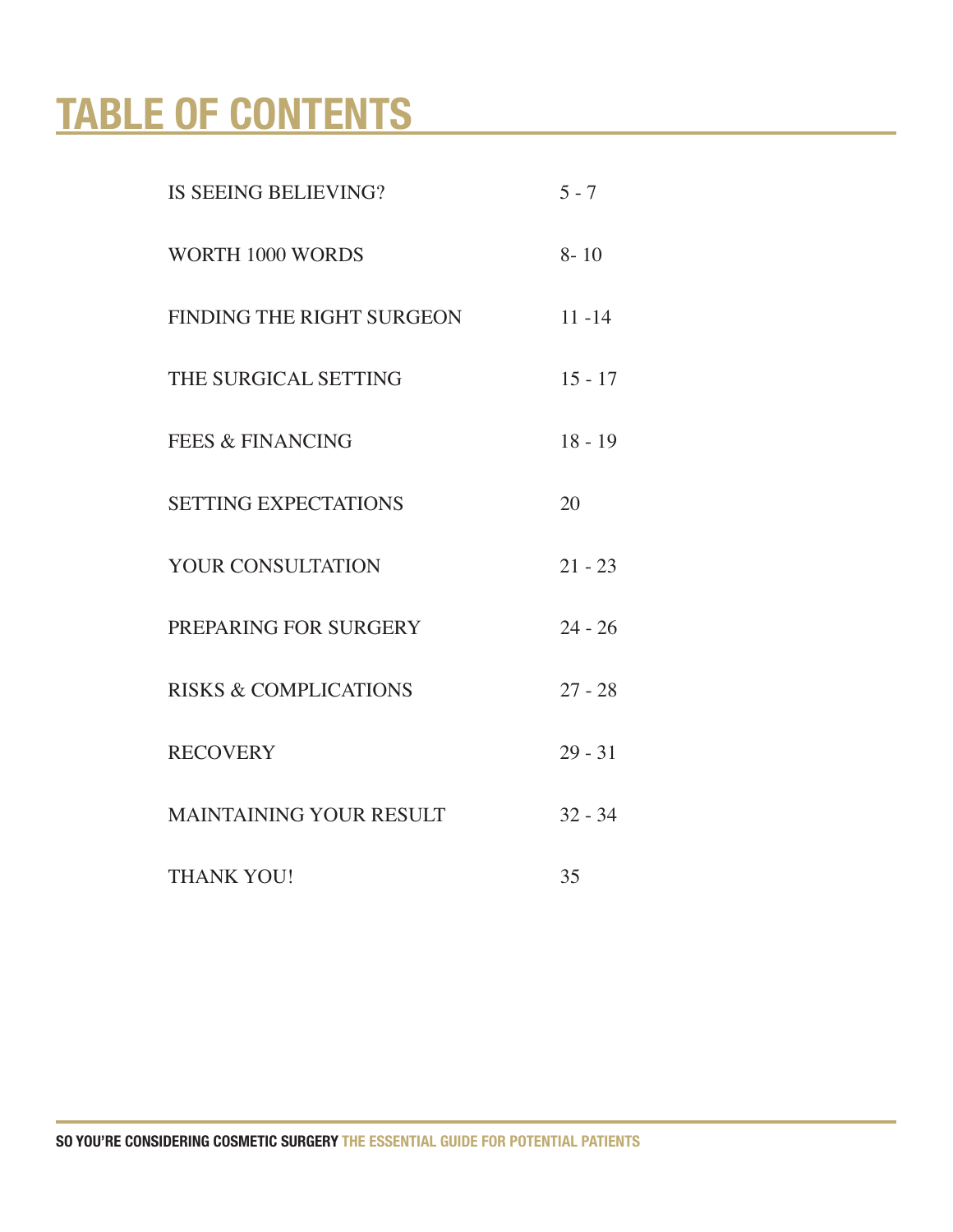### **IS SEEING BELIEVING?**

So you're considering cosmetic surgery. While it may have taken a while to get this far, serious questions may be looming in your head: how do you find the right physician? How do you find the information you need? Who can you trust?

#### **Be a Discerning Consumer of Online Information**

Today, many people turn to the Internet for answers to some very personal questions. But, how do you know that you can believe what you read? What should you look for? Where should you turn first?

While you can always call a surgeon's office to get more information, sometimes getting online can get you the general information that you are seeking, immediately.

Your online research might include:

**Web Sites.** Physician Web sites can be a nice introduction to the doctor's practice, but don't let a nicely designed Web site be your sole reason to choose a doctor. You need to meet the physician, the staff, see the offices and ask questions. You need to make sure that you have chosen a physician with a solid record with whom you feel you can place your trust.

**Before-and-After Photos.** These photos can really show a certain physician's style and give you a good idea as to what type of results specific procedures can deliver. We recommend Before-and-After photos as a means to help educate yourself with regard to surgical possibilities, but it is also important to remember that no surgical results can be perfectly duplicated.

**Social Media Sites.** More and more Web sites encourage real-time interactivity and contain user-generated content. Physicians are getting on Facebook to keep in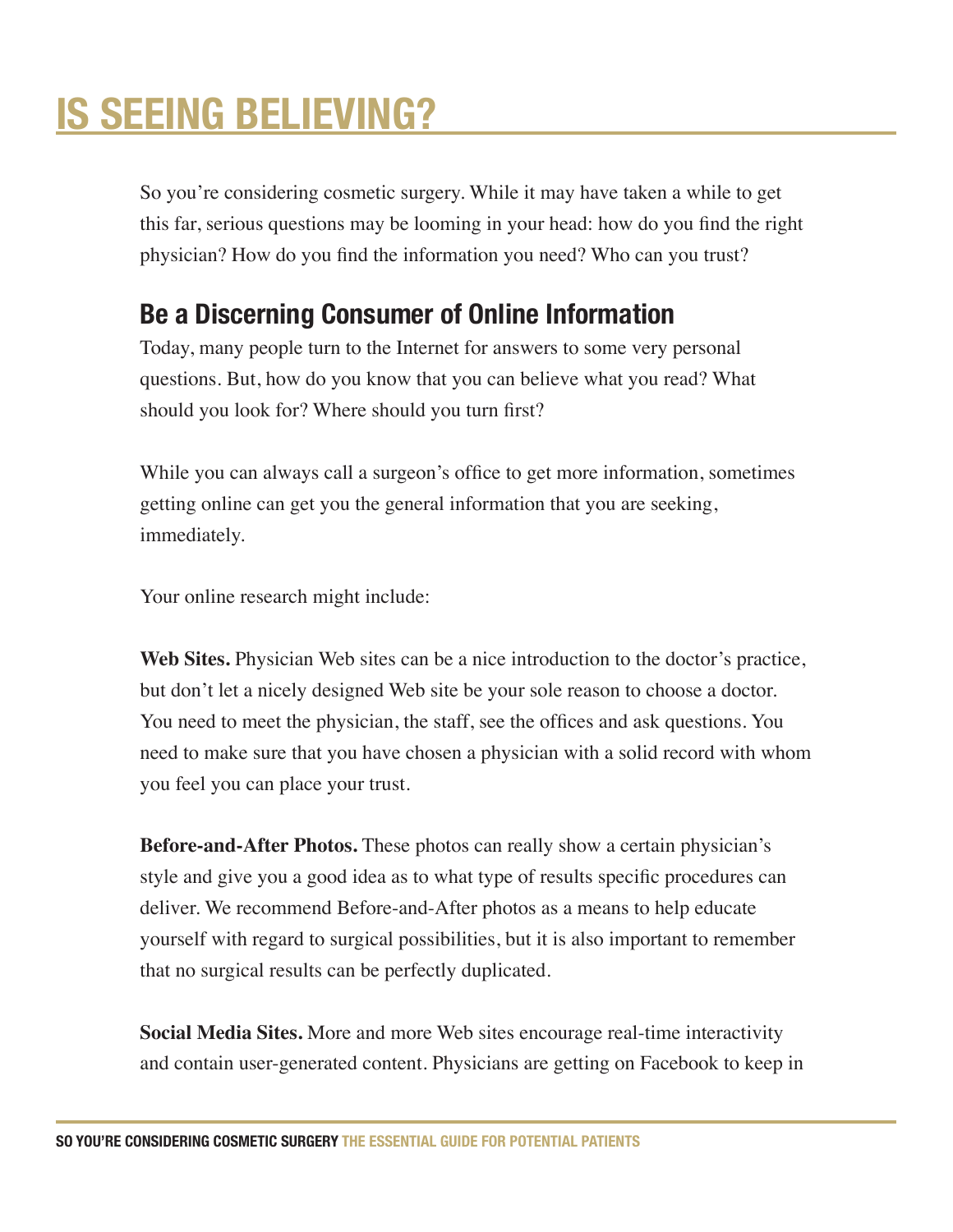touch with their patients and share their story with an expanded audience online. They're also blogging about news and developments in the cosmetic surgery field. Patients themselves are using sites like Real Self to ask questions and hear from others who have had cosmetic treatments. It's a good idea to keep in mind that the opinions and perspectives you find on social media sites are just that – not necessarily 100% accurate and reliable information. Consider the source when determining the value of the advice you come across on social media sites.

**Example of a Facebook page:**

**www.facebook.com/MarinaPlasticSurgeryAssociates Example of a blog: www.beverlyhillsplasticsurgeryinsider.com**

#### **So, who can you believe online? Here is a list of resources we trust…**

#### **The ASPS**

The American Society of Plastic Surgeons offers online resources for both the physician and the patient. www.plasticsurgery.org

#### **The ASAPS**

The American Society for Aesthetic Plastic Surgery delivers news on the latest developments in cosmetic surgery. www.surgery.org

#### **Plastic Surgery Financing**

A private site dedicated to educating potential patients about financing plastic surgery. www.financing-plastic-surgery.com

#### **Breast Health Online**

A website founded by a community of women committed to breast health. www.breasthealthonline.com

#### **The ABPS**

The American Board of Plastic Surgery

#### **The ISAPS**

International Society of Aesthetic Plastic Surgery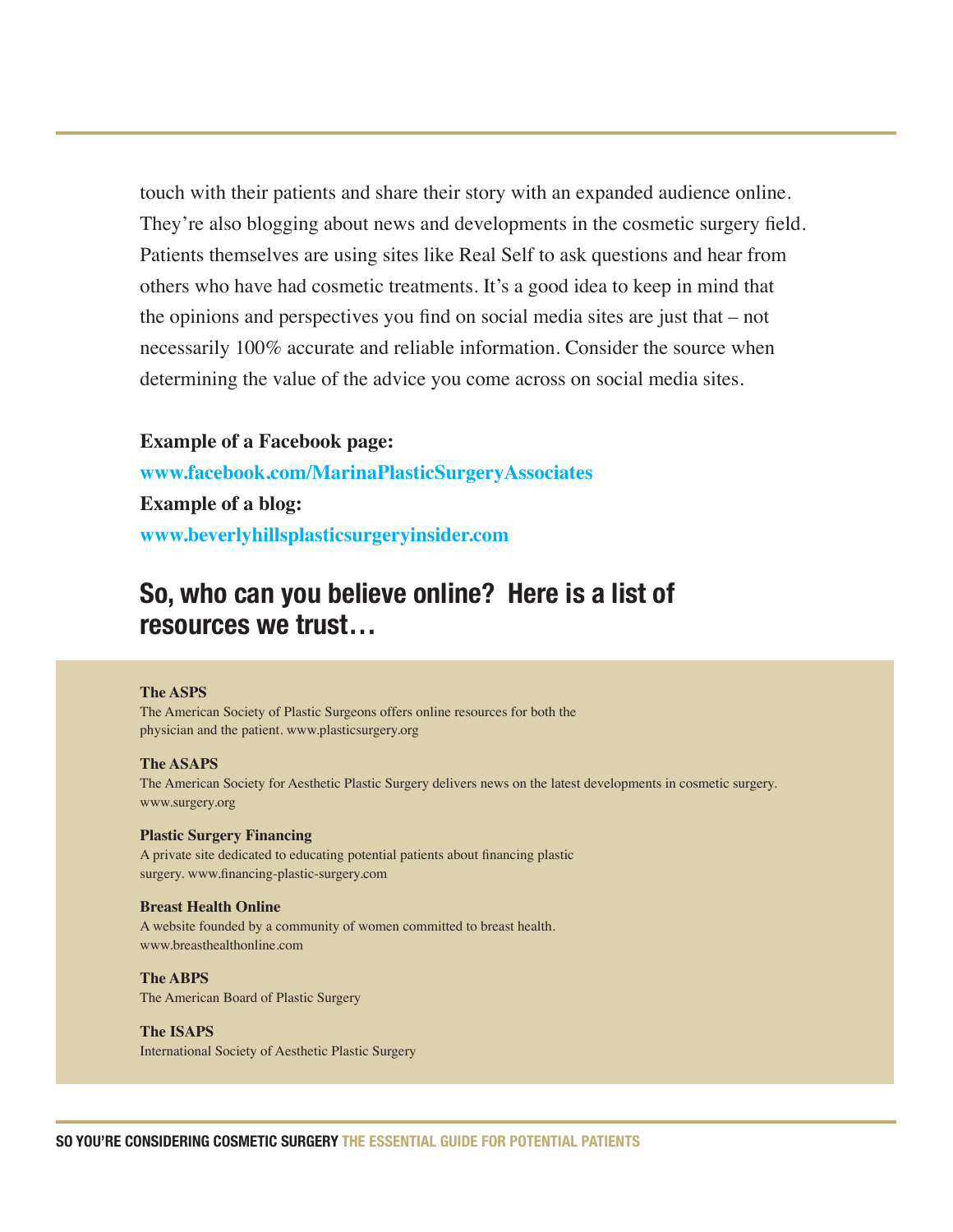### **WORTH 1000 WORDS**

You know the famous saying: a picture is worth a thousand words. This axiom couldn't be more true than when researching cosmetic or plastic surgery or treatments for yourself. When you begin to explore different techniques, procedures and physicians, you will have the opportunity to look at many photos – Before-and-After photos that show patient improvement and surgeon results as well as the benefits or limitations to certain procedures. Think of them as a tool for visual communication.

*While photographs can be a powerful tool for understanding procedures and possibilities, it is important to remember that results can never be perfectly duplicated.*

**Understand What a Procedure Can or Can't Do.** In Before-and-After photographs you can clearly see what a procedure can or can't do. You begin to understand what BOTOX® Cosmetic can do, what a chemical peel can do, and what a facelift can do. All three of these treatments reduce wrinkles, but each does so in a different way, to a different extent, and sometimes to different parts of the face. You will begin to understand the difference between an eyelid lift and a forehead lift. In addition, you will more clearly understand what each treatment can't do – which is equally important.

**Get a Feel For a Physician's Surgical Style.** Make sure you view your physician's Before-and-After photographs. While all surgeons have attended medical school and are licensed under their state's rules and regulations, not every surgeon has the same education, experience, capabilities or style. Surgeons sometimes have preferred procedures and techniques and often these will be apparent in their patients' "After Photos." Take breast augmentation for example.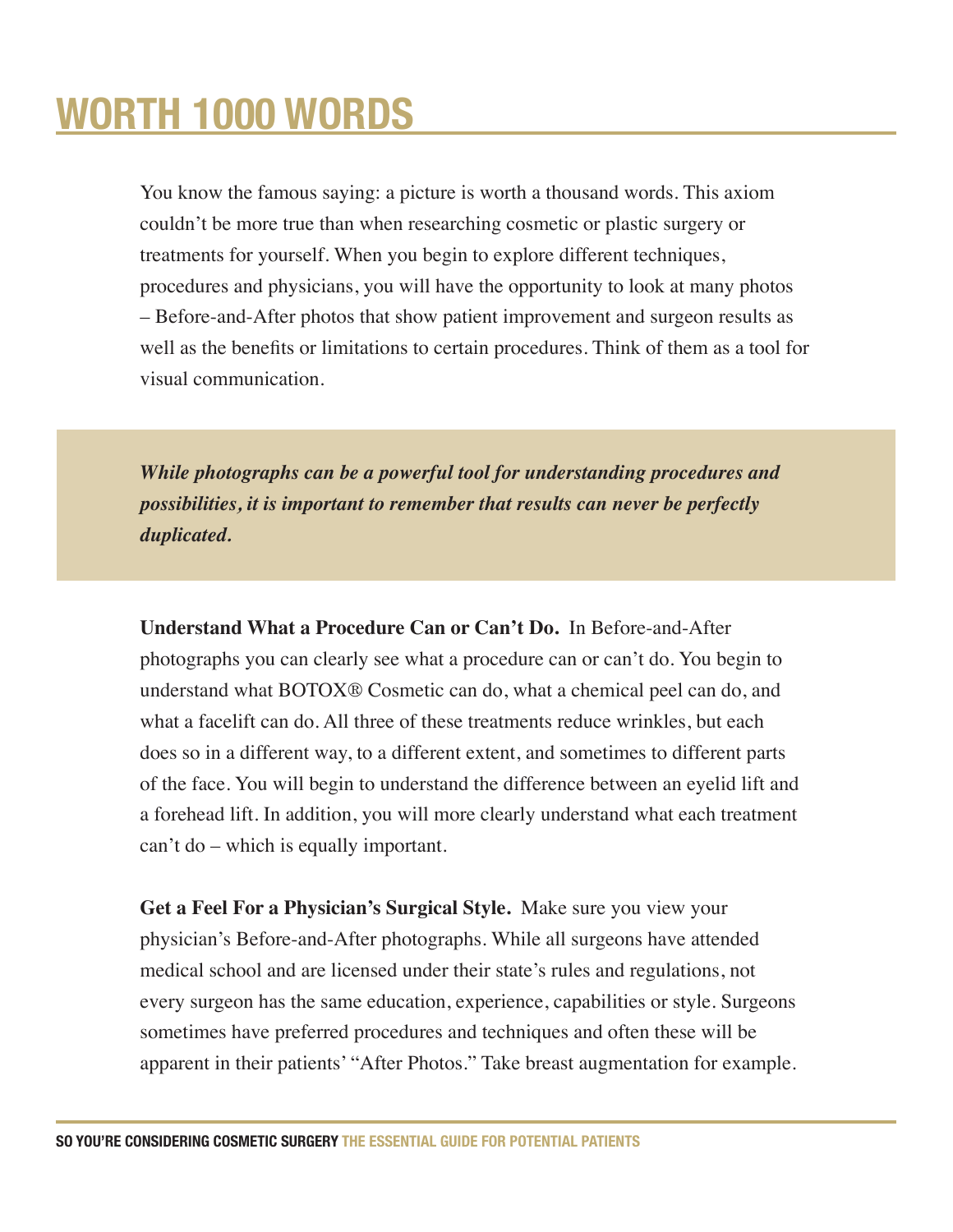### **WORTH 1000 WORDS**

While comparing the different Before-and-After photographs from various surgeons you may begin to notice that one surgeon's patients tend to have results with similar size or proportions. Not every patient has the same goals; and while the surgeons you consider may all be very gifted and experienced, you may feel more drawn to one style over another. This is especially prevalent in rhinoplasty and breast augmentations.

**Bring In Photos That Show What You Like.** When you are ready to have a consultation with a cosmetic or plastic surgeon you can bring photos to show what you like and your goals, as well as what you don't like. This will illustrate your expectations to your surgeon. It can also open a dialogue between you and your physician to ensure that what you want is realistic – one of the most important aspects of cosmetic surgery treatments. You want a physician to be truthful with you, not promise you the impossible.

While photographs can be a powerful tool for understanding procedures starting a conversation about possibilities, they have their limitations as well. Photos, particularly from print media, can be altered and not representative of a real person. Ask to see the results of real patients, read actual stories about patient experiences and ask to speak with specific real people.

Use photos as one of your learning tools. But remember that no surgeon can promise to deliver exact results you may see in a magazine or on the Internet. Remember to have an open, honest discussion with your physician about the range of results possible for you.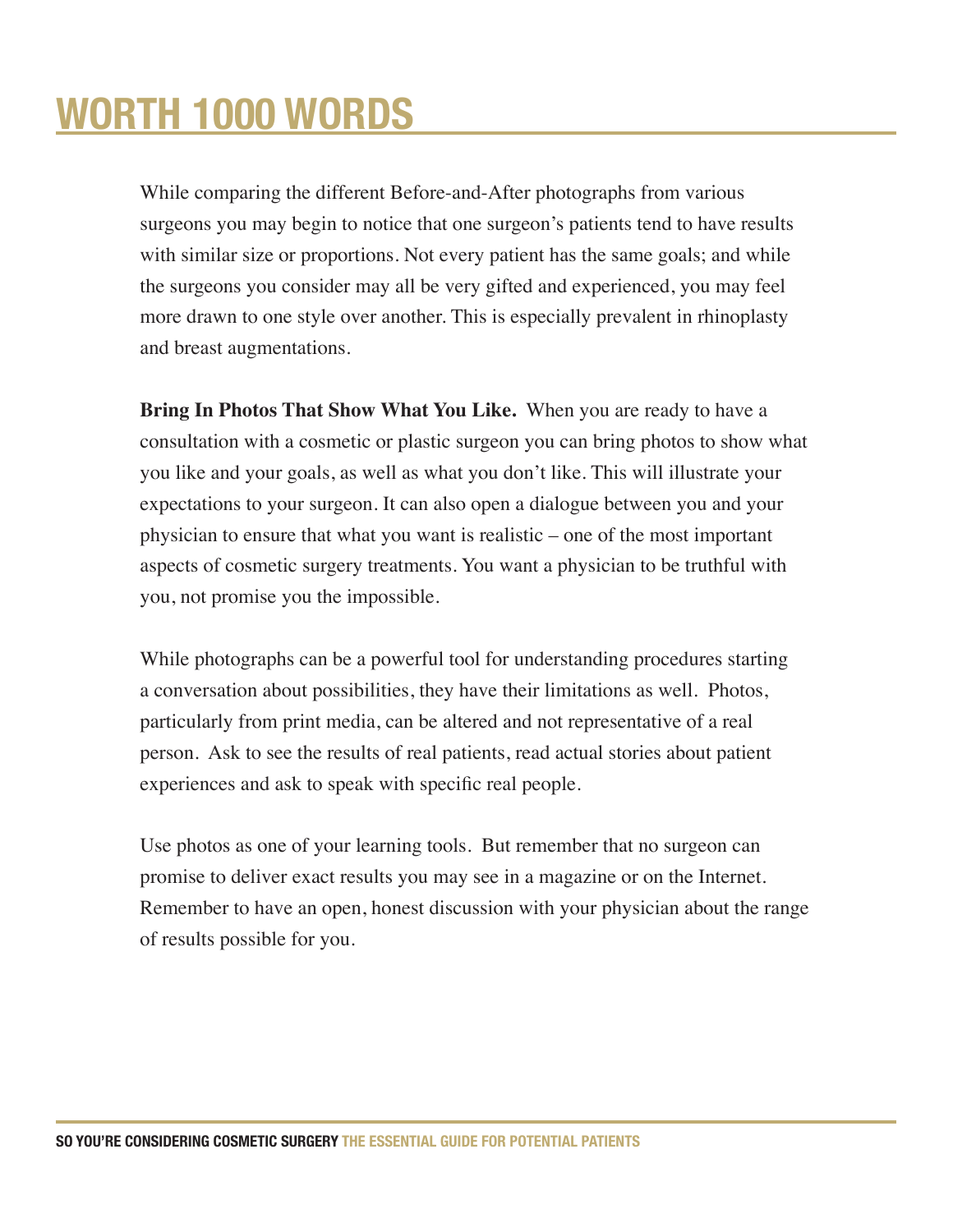# **FINDING THE RIGHT SURGEON**

Do not be fooled: any physician can call themselves a cosmetic surgeon, but that does not mean that they are a board-certified plastic surgeon, that they specialize in plastic surgery or that they even have experience performing intricate plastic surgery procedures. So, how can you know you are getting an experienced, knowledgeable and certified plastic surgeon?

#### **Look For Certification from Reputable Boards**

In order to distinguish doctors with specific education and extensive plastic surgery experience, several boards and societies exist to help patients find the most qualified surgeon. The American Board of Plastic Surgery (ABPS) oversees the training of American plastic surgeons. When your surgeon says that he or she is board certified it does not necessarily mean ABPS certified, so be sure to check.

The American Society of Plastic Surgeons (ASPS) is the only board out of 24 approved by the American Board of Medical Specialties to certify physicians in both facial and body plastic surgery. Created to help protect patients, the ASPS regulates the quality of medical education, designating qualifying requirements, regulating comprehensive exams and presenting certification to those who meet the established requirements.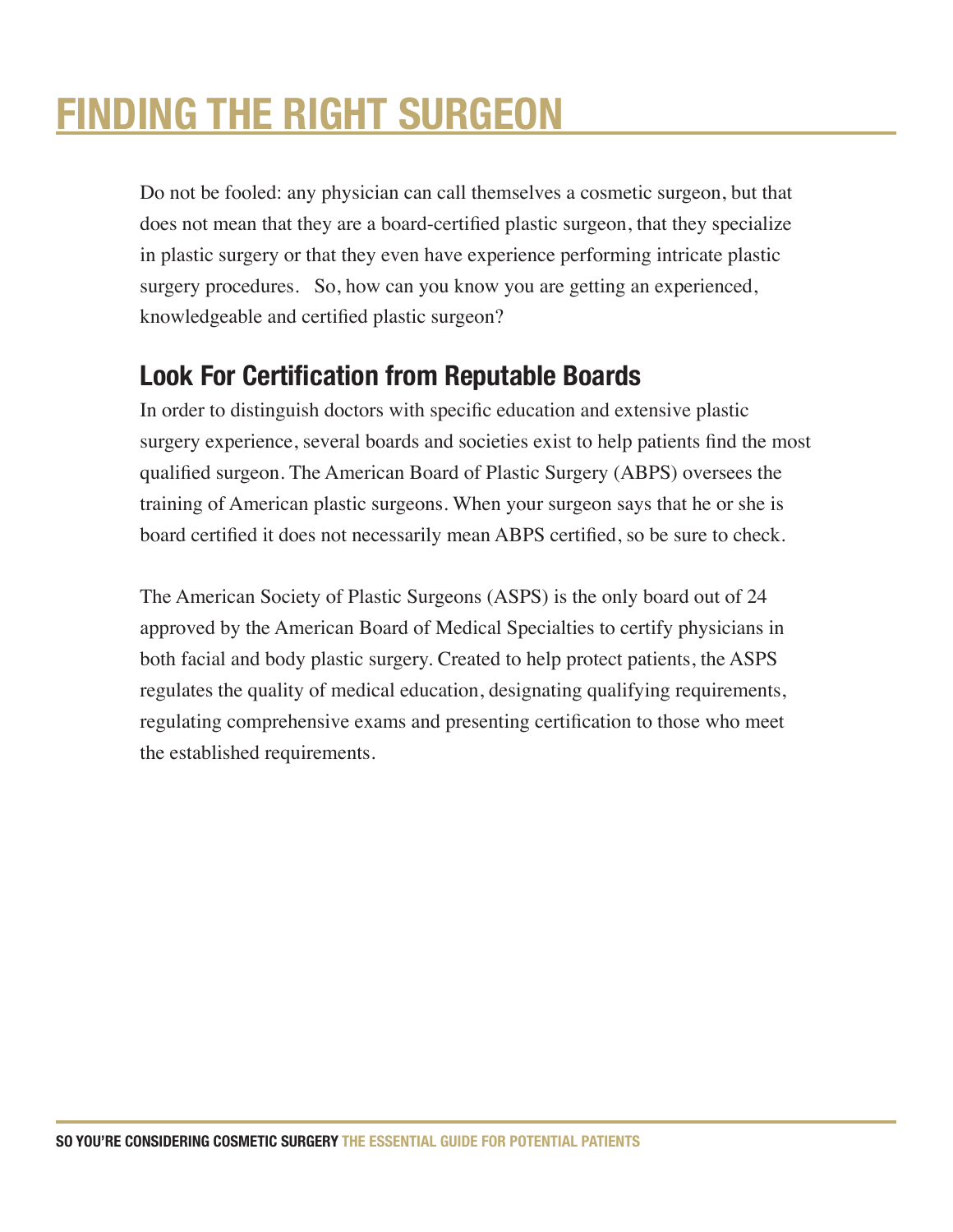### **FINDING THE RIGHT SURGEON**

While certification from a reputable board can immediately tell you that a surgeon has met specific requirements, you should still ask any surgeon you are considering questions about:

- **Their Training.** Learn where they went to medical school and performed their residency. Look for a surgeon who constantly expands their education and improves their skills, or one who has trained with other experts in their field.
- **• Their Hospital Privileges.** Where is the surgeon permitted to perform surgery? Your doctor's hospital privileges let you know that he or she is in good standing with the local hospital and has met their requirements of conduct and training.
- **Their Memberships.** Professional organizations and medical societies often have their own criteria for accepting physicians as well, such as ethical conduct, board certification, or specializations.

Your doctor should be proud of his or her schooling and will often prominently display diplomas, certifications and memberships. If you do not see any of these in the office, ask. And don't be afraid to ask very specific questions. Most doctors enjoy sharing their accomplishments with their patients.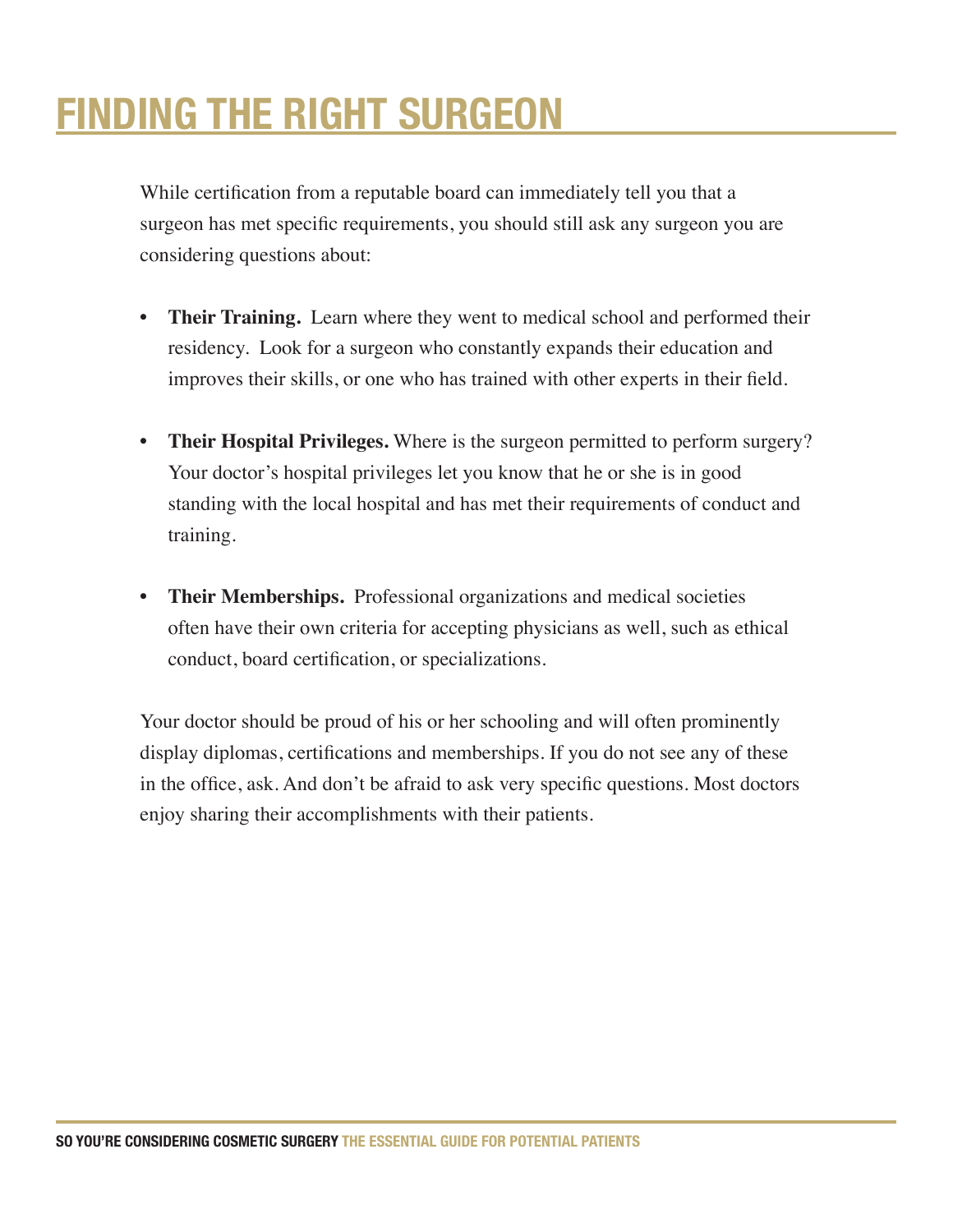### **FINDING THE RIGHT SURGEON**

#### *About Dr. W. Grant Stevens*

*Dr. Grant Stevens has been practicing medicine for 27 years, focusing on cosmetic surgery for 20 years. A graduate with honors from Washington University Medical School in St. Louis where he was awarded the Senior Prize in Surgery, Dr. Stevens completed his general surgery training at Harbor UCLA Medical Center, then returned to Washington University-Barnes Hospital where he completed a fellowship in Plastic and Reconstructive Surgery. He is a Board Certified Diplomate of The American Board of Plastic Surgery and a Fellow of The American College of Surgeons and The International College of Surgeons. He was appointed by the Governor to The Medical Board of California Medical Quality Review Board, and is on the Plastic Surgery Faculty at UCLA as well as USC. Dr. Stevens has been an invited visiting professor at Loma Linda University, The University of Switzerland, The University of Denmark, and USC.*

*Dr. Stevens is the Medical Director of Plastic Surgery Associates in Marina del Rey and Palos Verdes. He specializes in cosmetic plastic surgery and has been named one of America's Best Physicians in "The Guide to Top Doctors." He is an active member at the Centinella- Freeman Marina Hospital where he is the past Chairman of The Department of Surgery, the past Chairman of the Liposuction Committee, and the past co-director of The Breast Center. He is also on staff at St. John's Medical Center and the Marina Outpatient Surgery Center. Dr. Stevens is Director of the Marina Aesthetic Surgery Fellowship, one of just a few fellowships in the U.S. approved by the American Society of Aesthetic Plastic Surgery.*

*Throughout his career, Dr. Stevens has authored many dozen publications and given scores of presentations in national and international settings. Learn more at www.marinaplasticsurgery.com/cv.cfm.*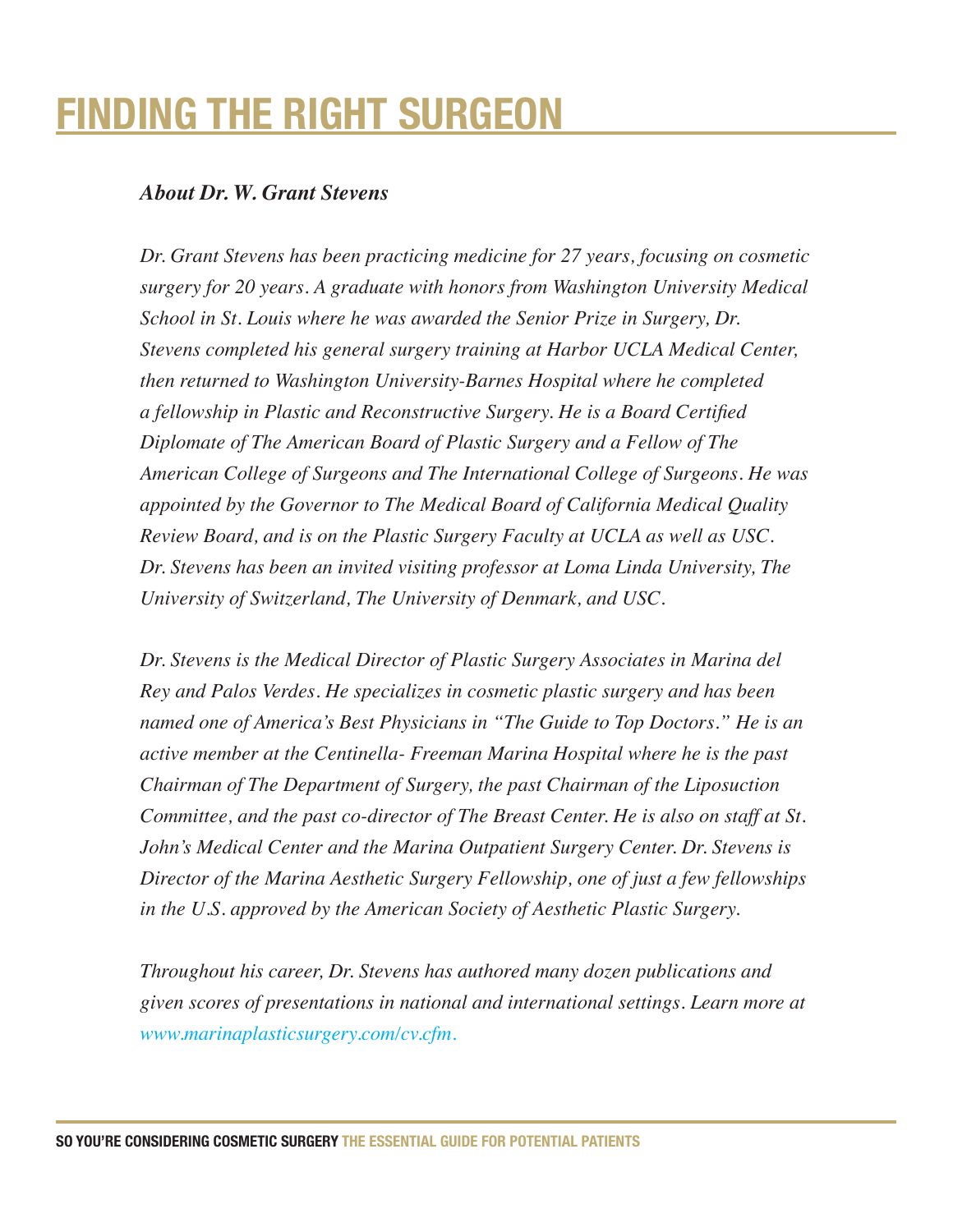### **THE SURGICAL SETTING**

The word "surgery" often conjures up visions of hospitals, but ambulatory settings – surgical sites not in hospitals – are becoming more common. This is due to three things: medical advancements, technological advancements, and economical benefits. As few as one in five cosmetic surgery procedures are performed in a hospital. So, to which will you go? That is to be determined by your procedure, current condition, surgeon, insurance plan, and you.

#### **The Location**

Ambulatory settings, commonly referred to as surgical centers or outpatient centers, have gained popularity for many reasons, the first of which is that they are far less expensive than hospitals. In addition, most ambulatory settings have been created with the patient's comfort and convenience in mind. Physicians have gone out of their way to create ambulatory settings that are beautiful and warm, forgoing the austere, cold environment of a typical hospital. Most ambulatory settings have a better ratio of staff to patients so that the staff can be more attentive.

In order to determine an ambulatory surgical center's safety, make sure that it is accredited by a reputable organization. Accreditation agencies develop rigorous criteria that all centers must pass to ensure patient safety. Typically, these standards govern the layout of the facility, safety procedures and enforcement, and patient care as well as quality control programs to ensure the center maintains a high level of performance. You can call one of these three highly respected agencies to verify the accreditation of your surgical center: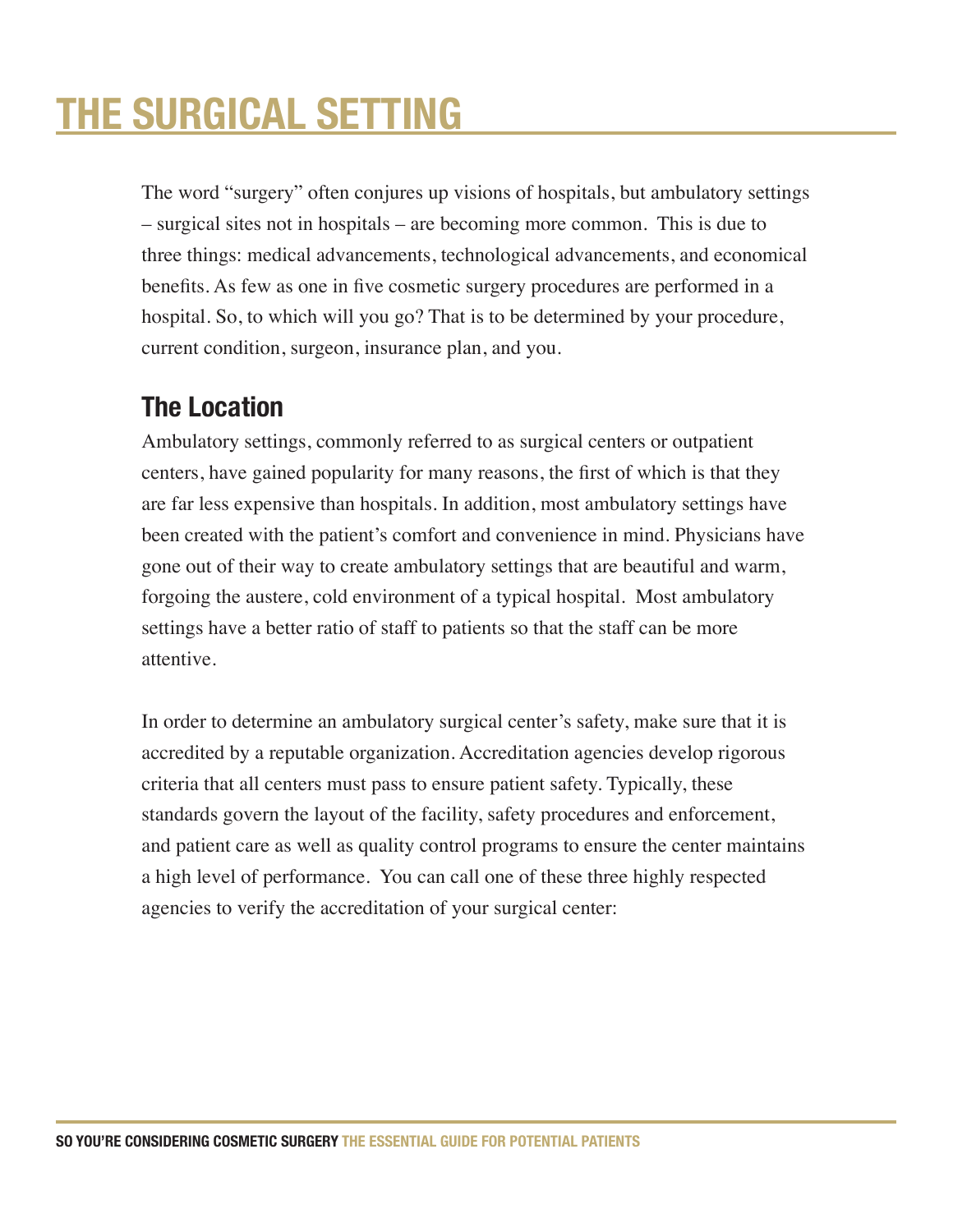### **THE SURGICAL SETTING**

**1. The American Association for Accreditation of Ambulatory Surgery Facilities (AAAASF)**

 www.aaaasf.org (888) 545-5222

- **2. The Joint Commission on Accreditation of Healthcare Organizations (JCAHO)** www.jointcommission.org (630) 792-5000
- **3. The Accreditation Association for Ambulatory Health Care (AAAHC)** www.aaahc.org (847) 853-6060.

An accreditation by any of these agencies assures that programs, policies and staff are in place for optimal care and treatment.

Dr. Grant Stevens Inducted into the International Society of Aesthetic Plastic Surgery

Not all procedures are performed on an outpatient basis. Some procedures or patients require a hospital setting. And other procedures, while not requiring an overnight stay in the hospital, may still require a hospital location. Talk to your doctor to determine the best setting for your procedure.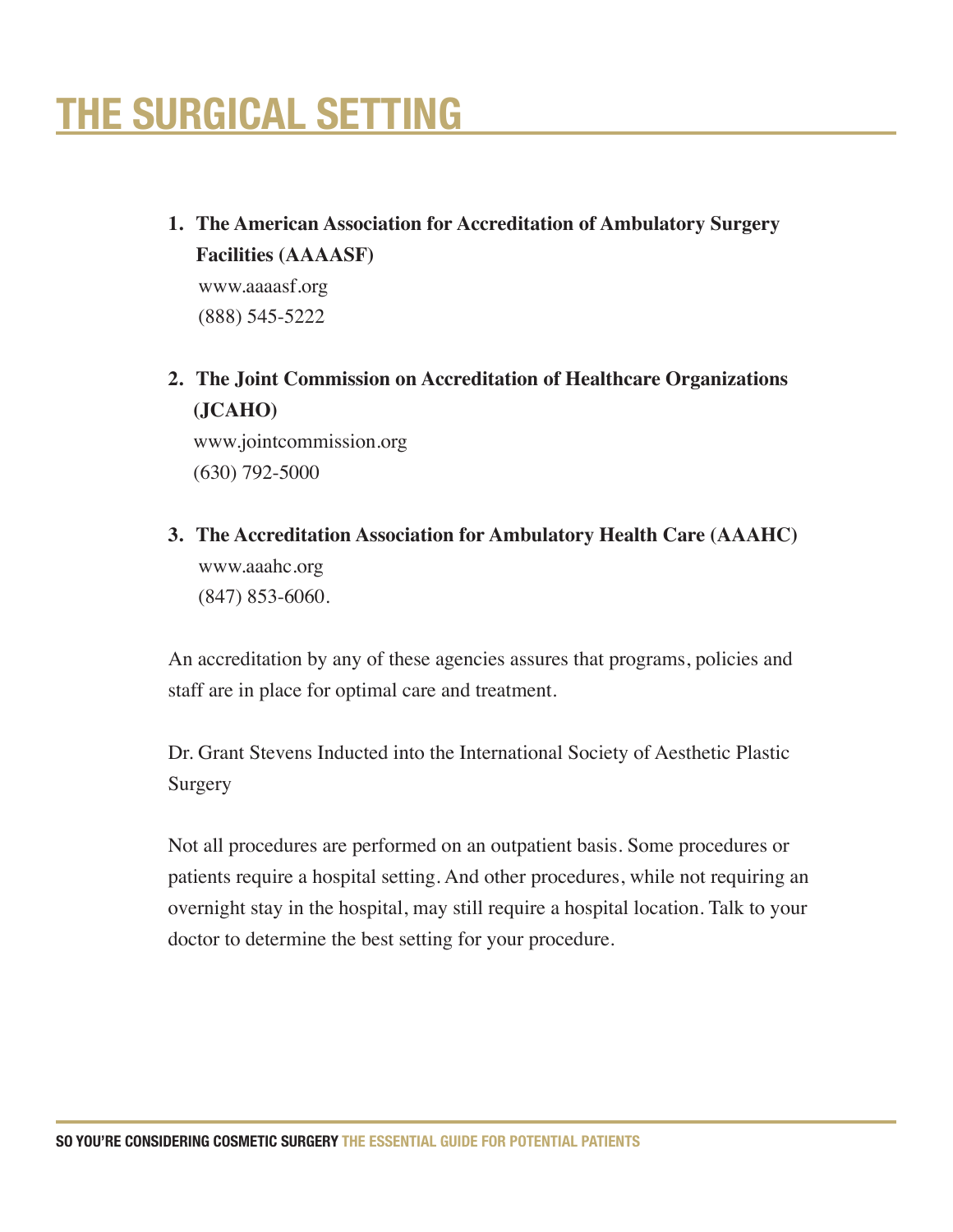# **THE SURGICAL SETTING**

In addition to your surgeon, there are other key players who will be present at your surgery. The type and number of assisting staff will depend on the procedure performed but can include:

- assisting nurse and recovery room nurse
- assisting staff
- anesthesiologist or nurse anesthesiologist
- esthetician (for non-surgical procedures)

*Dr. Stevens performu most procedures at Marina Outpatient Surgery Center, but also have hospital privileges at St. John's Medical Center, and Centinella-Freeman Marina Hospital. All facilities are fully accredited.*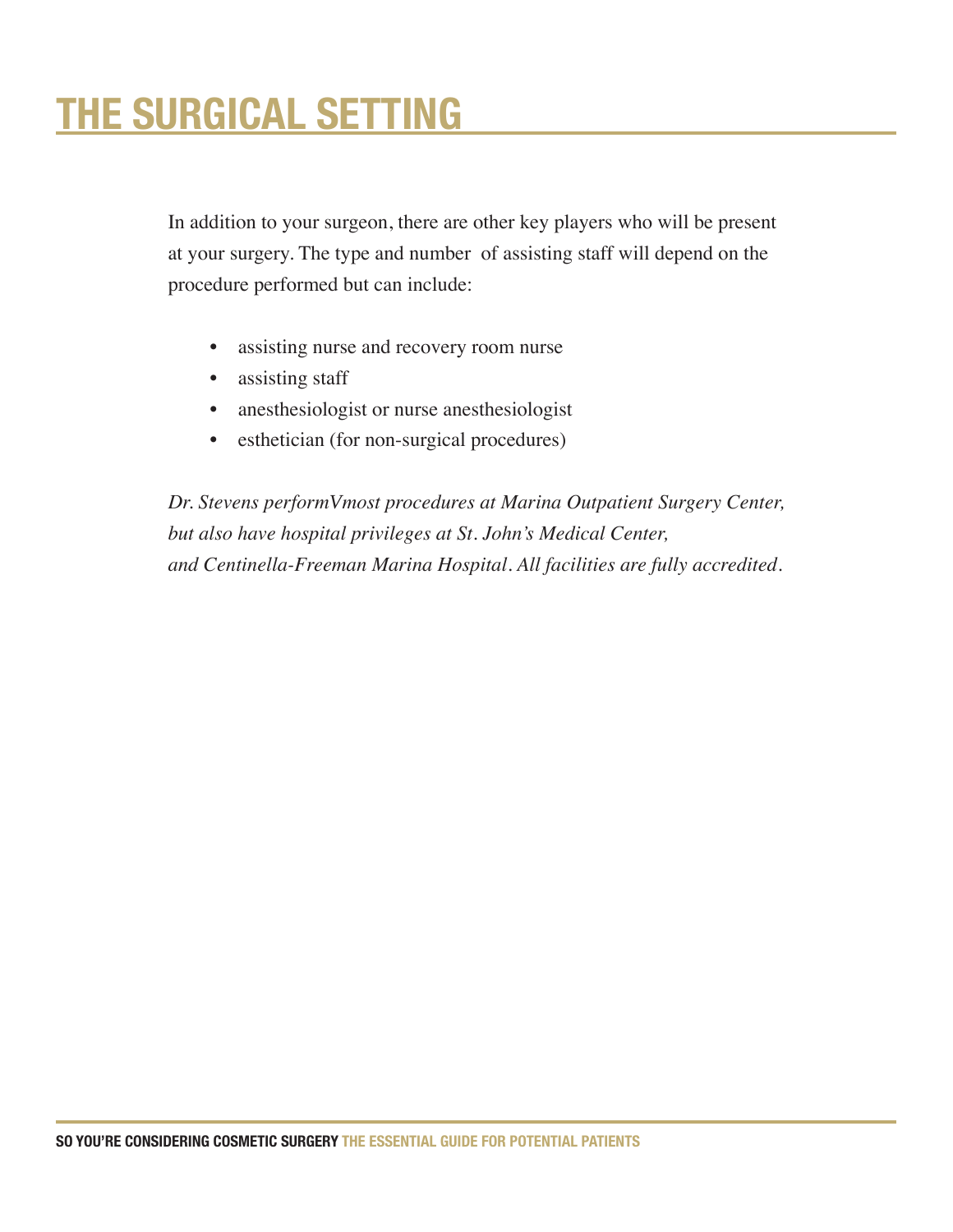# **FEES & FINANCING**

There is no set cost for specific procedures – cost is determined by surgical method or technique, ambulatory setting, staff required, anesthesia and the patient's current physical condition. There are many different avenues people can take in order to finance their surgery.

All cosmetic surgeries begin with a pre-operative consultation. This gives the surgeon a chance to meet you, discover what you would like to change or enhance and to hear about your expectations or goals. At the consultation, you can ask any questions you may have about the procedure, and the doctor can find out more about your medical history and current state of health. After determining the best procedure to fit your needs, as well as addressing any unique requirements you may have, you will be given an estimate for surgical costs.

At Marina Plastic Surgery, we work with many insurance companies and we offer financing options.

#### **Insurance Companies**

Many insurance companies do not cover elective cosmetic procedures, but they do cover reconstruction procedures, such as breast reductions and functional nasal reconstructions. Those that do offer coverage may place restrictions on what is covered as well as ambulatory settings or length of time covered in the hospital. Check with your insurance provider to determine what your coverage handles.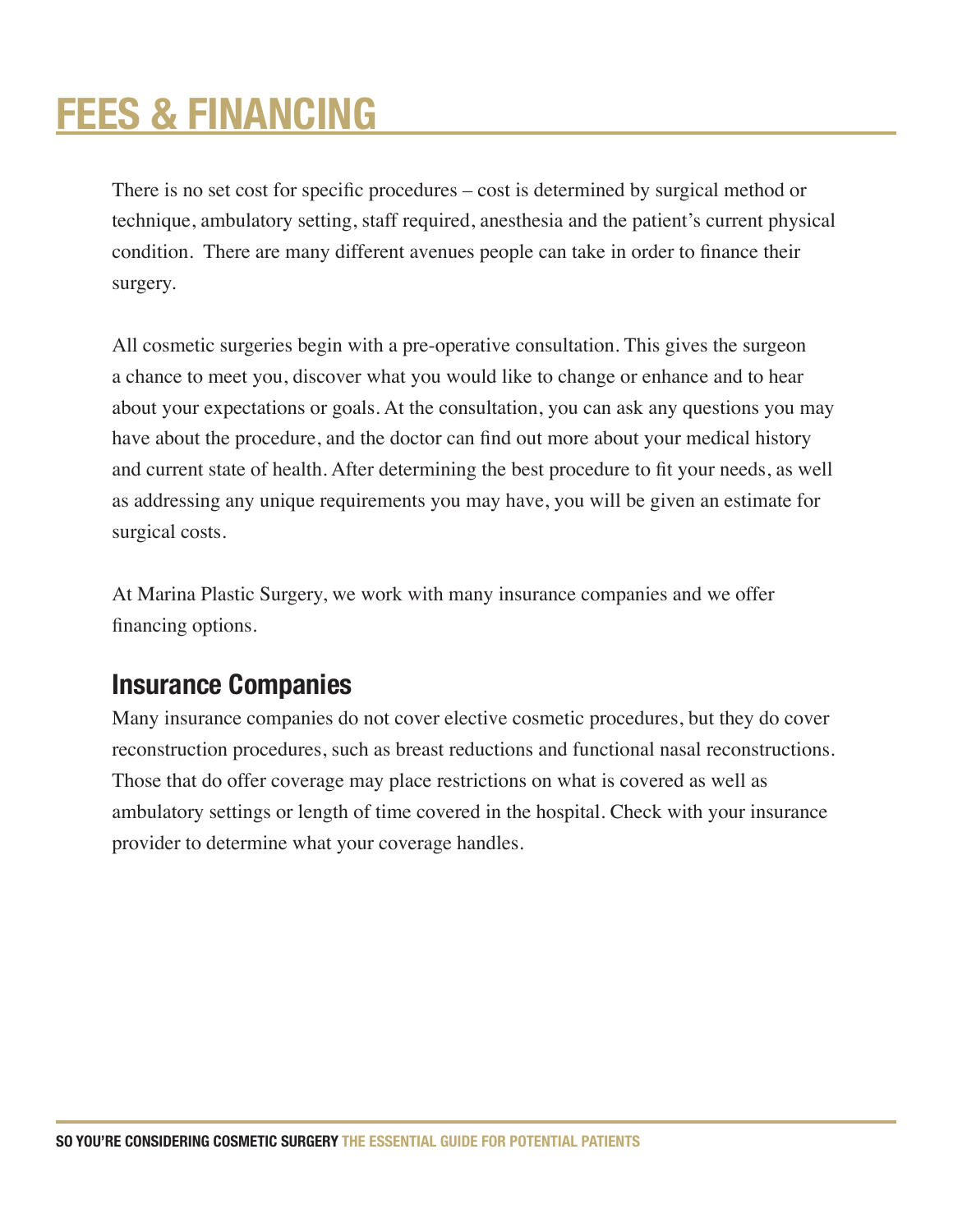# **FEES & FINANCING**

#### **Financing**

We understand that just coming to the decision to have plastic or cosmetic surgery is a big step for many people. Once you have made the decision we want to help you make your dreams a reality. Needing to take out a loan for surgery is very common. While we don't offer direct financing, we can help you apply for a loan, as well as work with your financial institution to provide needed information in order to get the loan procedures started.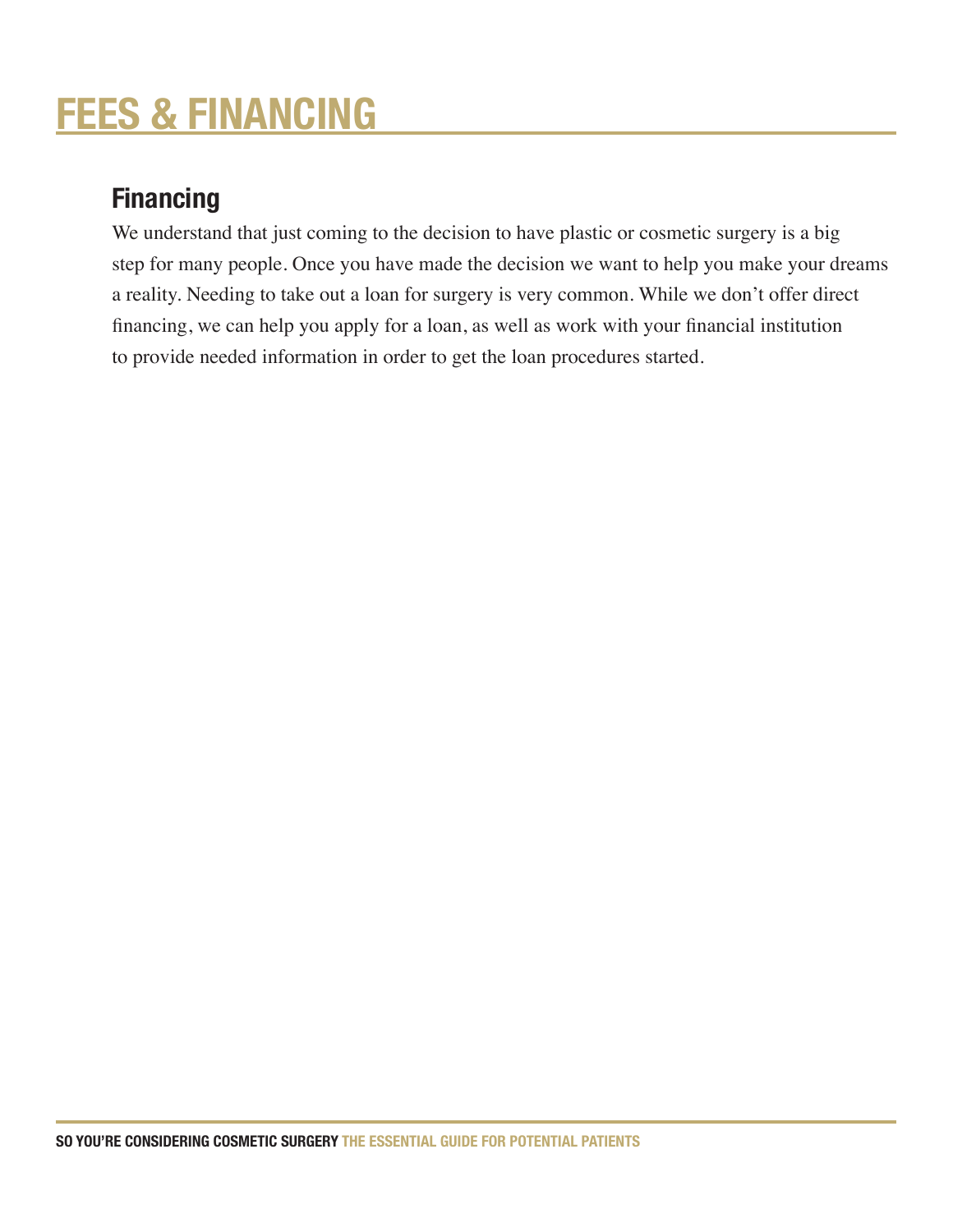# **SETTING EXPECTATIONS**

While the decision to have plastic surgery is very personal and unique for each patient, there is a common "chain of events" that people go through leading up to the decision. It usually starts with disappointment or frustration about a physical attribute – this could be a physical deformity, the way your body or skin is aging, the shape of a feature, or the balance of features put together. Then there is hope when you begin to believe there may be something you can do. Finally, there is realization that there are treatments that have worked well for others just like you. The excitement begins to grow.

#### **Possibilities to Actualities**

While the possibilities for improvement or enhancement may seem endless to one person, they may seem difficult to imagine for another. For either type of person, the key is to have realistic expectations.

The more you understand both the strengths and weaknesses of any type of procedure, the more clearly you can make your decision regarding treatment and create realistic expectations for your surgery. Your doctor or the staff can help you clearly understand what can be improved by which method and what type of results to expect.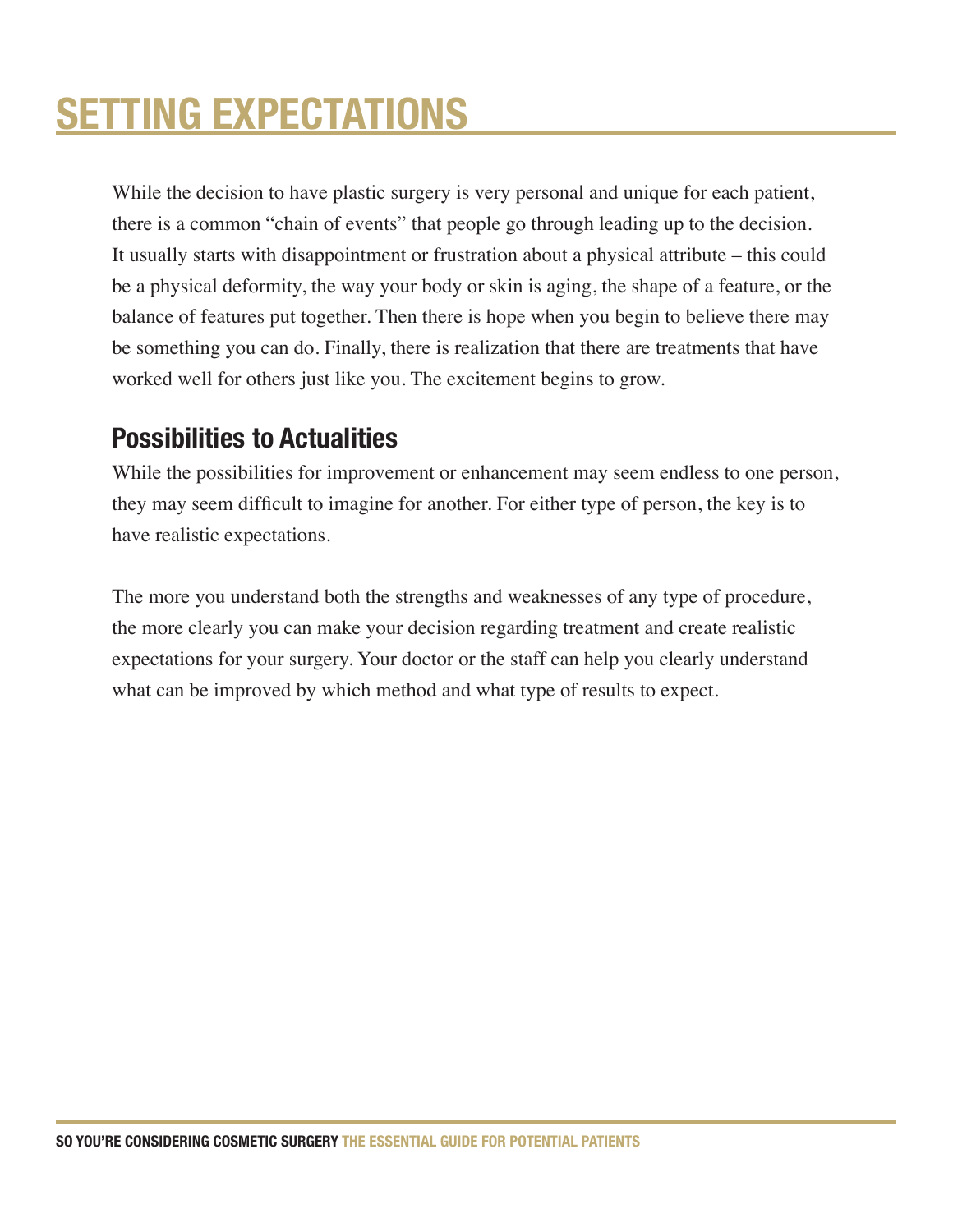# **YOUR CONSULTATION**

All cosmetic surgeries and some non-invasive procedures include a pre-treatment consultation. At the consultation, Dr. Stevens will provide you with the required information so as to ensure that you are fully informed going into the surgery. However, the consultation is also the perfect time to ask any questions you may have. Some people have questions they have been wondering about for some time, while others may not even know what to ask. So, how should you prepare for the consultation?

#### **What to Bring**

Dr. Stevens will want to know about your current health condition as well as your medical history. Bring your records to help provide the most thorough amount of information – including allergies, prior surgeries, illnesses and the medical history of your immediate family. We recommend bringing any photos that you may have that illustrate your goals or expectations for the treatment.

#### **What to Ask**

In addition, the consultation is the perfect time for you to ask Dr. Stevens questions about his background and about the procedure, including information about possible risks or complications.

**About the Doctor:** You'll want to make sure that the surgeon has had a lot of experience performing the procedure you are interested in. Find out how many of these procedures he or she has performed and how often they perform them. Ask to see patient Before-and-After photos. Ask if there are patients you can talk to who have had the procedure you are interested in.

**About the Procedure:** Find out exactly what happens during the procedure. What technique will be used? Are there newer techniques that you should know about? Will you have incisions? Where? What type of sutures will you have and will they require a separate visit for removal? Will you have anesthesia? What kind? Are there side effects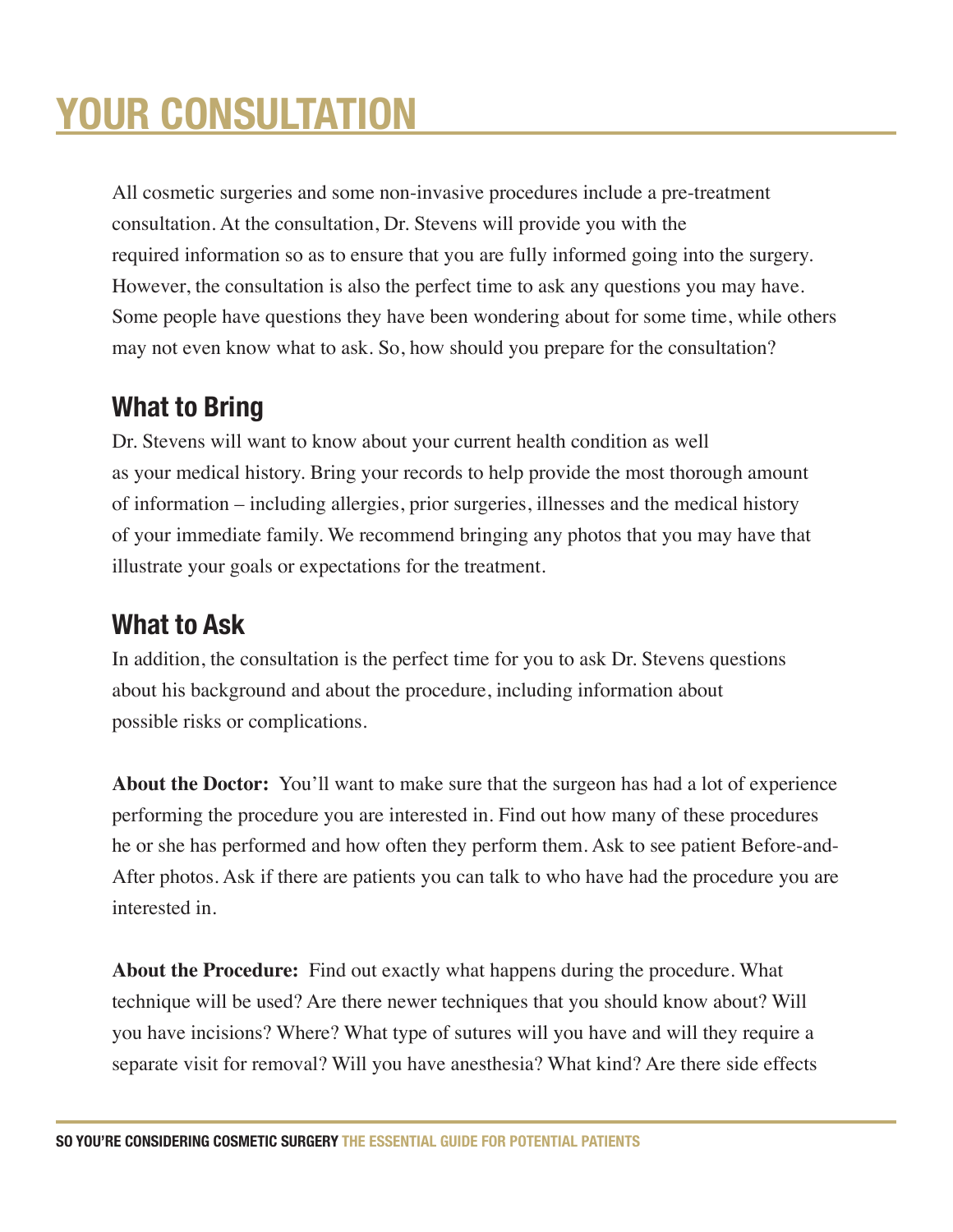# **YOUR CONSULTATION**

with the anesthesia? How long will the surgery take? Where will it be performed? If you are interested in having more than one type of procedure performed ask if the procedures can be combined into a single surgery.

**About Recovery:** How much pain or discomfort should you expect afterwards? How will it be treated? How many days will you need to be away from work? Will your movement be limited? If yes, for how long? Will you require special dressings, bandages or garments? How noticeable will your surgery be to others? Should you avoid certain activities? If yes, for how long?

**About Results:** When will results be visible? How long will results last? What will and won't be affected? Will you need follow-up treatments? What if you need a touch-up treatment or modification?

**About Risks and Complications:** What are the types of possible risks and the percentage of people who experience complications? What are side effects? Ask your physician to tell you about previous complications he has experienced in the past. While not a comfortable question, you should expect an honest answer.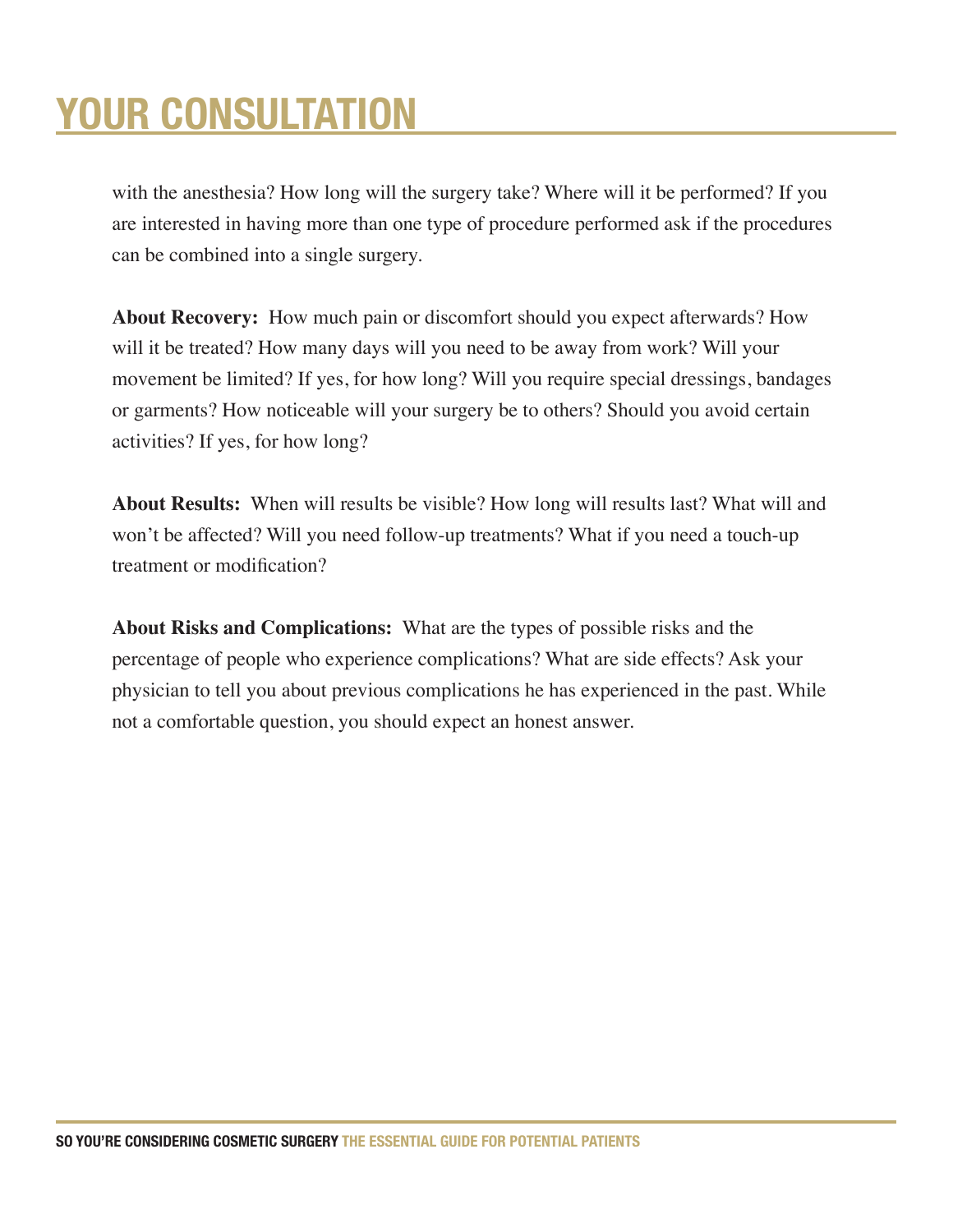# **PREPARING FOR SURGERY**

The decision to have cosmetic surgery is a decision to feel better about yourself. So, what can you do leading up to the day of the surgery to help support your decision? Mentally, it's good to have all of your questions answered and to have sufficient information about the procedure to make you comfortable. Physically, there are many things you can do as well.

#### **Good Health**

It is important to be in good physical health before any surgical procedure. If you have diabetes or are immune-compromised in any way, you should get both under control before your treatment. Both can slow-down the healing process and a compromised immune system can make you more susceptible to infection. Talk to your physician ahead of time to find out if there are steps you can take to control either of these disorders.

#### **Stop Smoking**

You probably think you understand all of the hazards of smoking. And while everyday side-effects are well known, the surgical side-effects are very serious. Smoking can cause complications both in surgery as well as during the recovery process. People who smoke have a tougher time under anesthesia. Also, smoking restricts blood vessels, making it very difficult for your cells to receive the oxygen that they need during surgery. Likewise, not having enough oxygen can slow down the healing process, hampering your body's ability to recover.

If you smoke, it is recommended that you quit smoking a month before your surgery. If you have difficulties quitting smoking, talk to your doctor about treatments or help that you can get.

#### **Avoid Certain Foods, Drugs and Medications**

Over-the-counter drugs that include aspirin can thin the blood which can cause difficulties in surgery. You will be asked to refrain from aspirin, aspirin-containing products, vitamin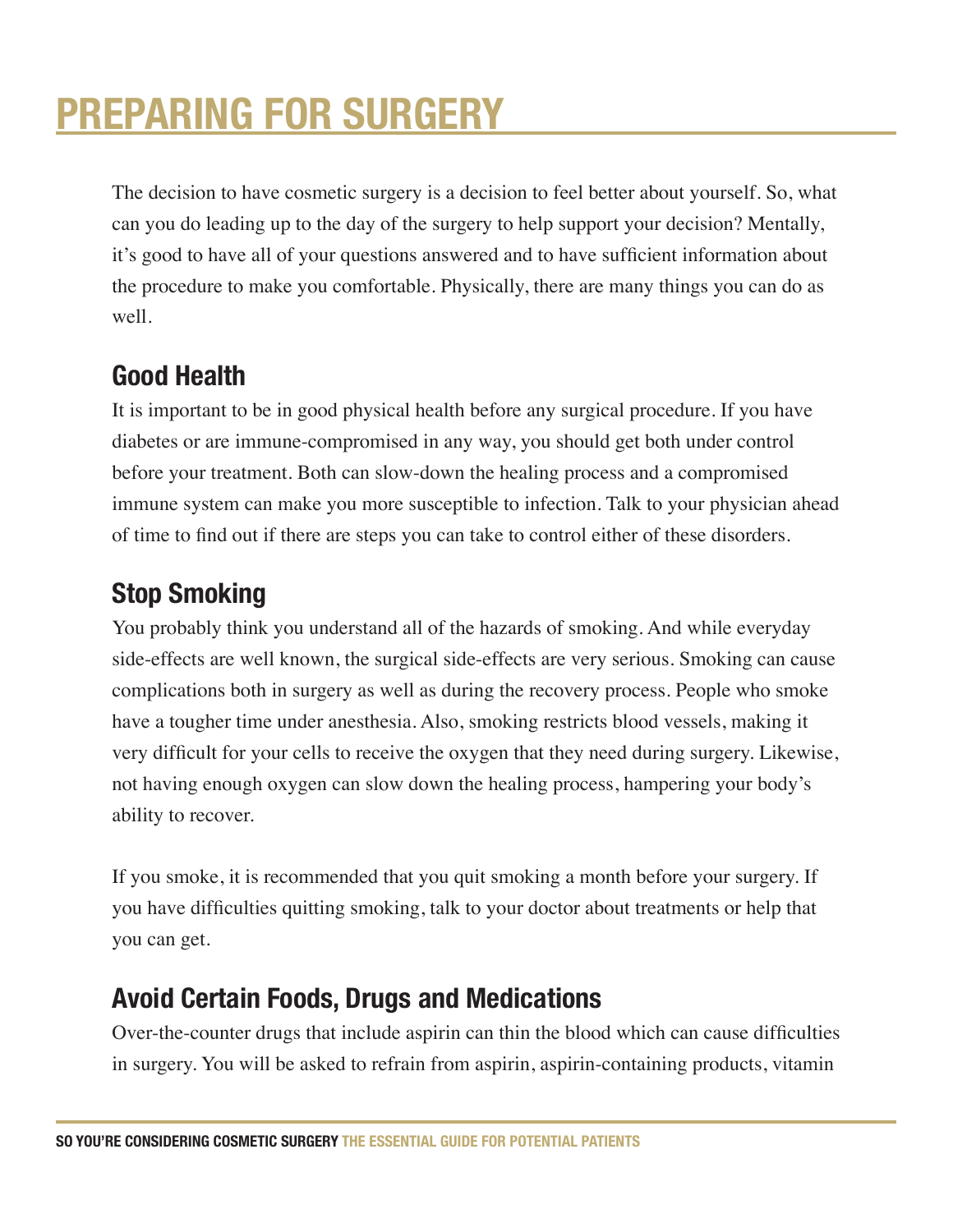# **PREPARING FOR SURGERY**

E, and St. John's Wort up to two weeks before your treatment. Ibuprofen and nonsteroidal anti-inflammatories should not be taken in the two days leading up to surgery. Some treatments may require avoidance of other drugs, vitamins or minerals. Dr. Stevens will give you a complete list of foods and products to avoid.

#### **Personal Preparation**

To make your recovery as pleasant as possible, it is good to prepare your home and lifestyle beforehand. Your doctor can suggest many conveniences that may help you, depending on your treatment. For people who have operations that temporarily limit what they can reach or pick up, moving needed objects from tall cupboards or shelves to waist height can be very helpful.

You will need somebody to drive you home when you are released after your treatment. You will not be allowed to drive yourself home if you have been under anesthesia or other types of pharmaceuticals. Also, we recommend having someone with you for the first 24 to 48 hours after your surgery.

#### **The Day of Your Surgery**

To make the day of your surgery go as smoothly as possible, be sure to have followed all of your physician's pre-operative rules or guidelines. Arrive at the surgery center bathed, but do not wear any make-up or perfumes.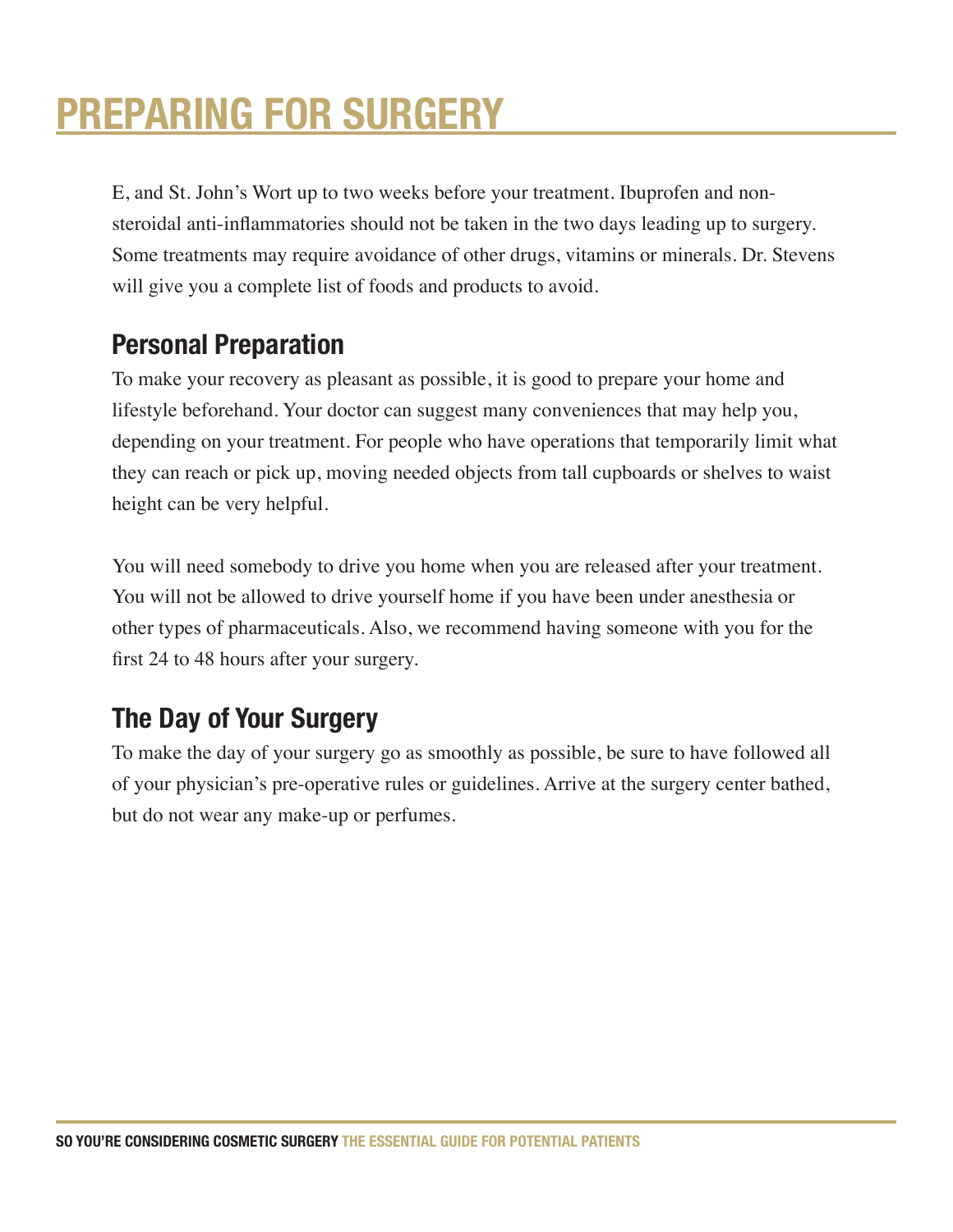# **RISKS & COMPLICATIONS**

All surgeries come with some level of risk or chance for complications, although the chances are very low. It is important for you to be fully informed before your treatment and your doctor will go over possible complications with you in full detail during your consultation. This is also the time to ask them any questions you may still have.

Closely follow all pre- and post-operative instructions given to you by Dr. Stevens and his staff. If you have been asked to avoid certain foods, medicines, drugs, vitamins or minerals, do so. If you are told to wear a compression garment or refrain from certain activities after the treatment, follow these instructions. They are made with your safety in mind as well as to help your recovery go as smoothly as possible. Read page 24 for more information on how to prepare for surgery and page 29 to more fully understand what to expect during recovery.

#### **Scars**

There is no such thing as "scarless" surgery. If there is an incision, there will be a scar. Dr. Stevens takes great care to place incisions in the most discreet places whenever possible.

Each individual will scar differently. Some people will heal with barely a trace of an incision mark while others may be susceptible to darker or raised scars. A minority of people may develop keloid scars (bumpy scar tissue that sometimes requires revision).

Scars have a long healing cycle. You will see remarkable changes in your scars in the first 3 months, but you will not know what a scar will ultimately look like for 12 to 24 months after surgery. Scars take a long time to mature. So, while scars slowly become less and less noticeable, it is important to remember that it may take a year or two before your scar has completed its healing cycle.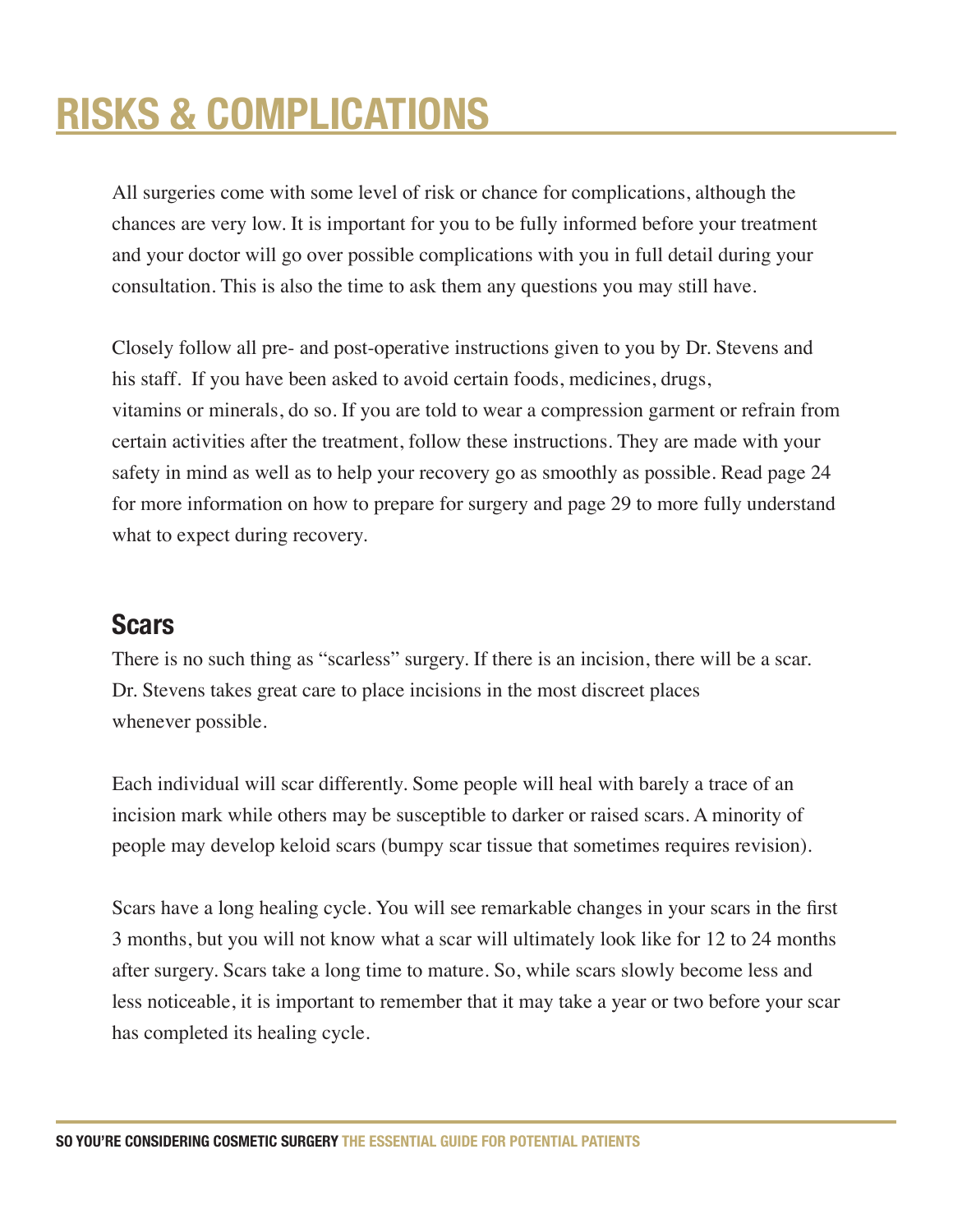### **RECOVERY**

Recovery is an important part of the cosmetic or plastic surgery experience. It's important to take good care of yourself, allowing yourself enough downtime and not pushing too hard to get back into your normal activities. As medicine continues to improve through new technologies and techniques, surgery becomes less traumatic for the body and people are able to recover more quickly. Still, you need to give your body the correct amount of time and rest before you resume all levels of activities.

The recovery process begins as soon as the surgery ends. If you had surgery under general anesthesia, don't be surprised if you are very cold when you first awake. The nurse will wrap you in a warming blanket to help fight any chills. If you are having an outpatient procedure – where you get to go home the same day – you may need to stay at the doctor's office or surgery center for a couple of hours. When you are released, you will need a friend or family member to drive you home – you will not be able to drive yourself home. We also recommend having someone stay with you for the first 24 to 48 hours.

What you need to do during your recovery will depend on the procedure. Here are some basic guidelines.

#### **Basic Guidelines**

If your procedure takes place above the shoulders (neck, head, face), keep your head elevated for several days, even when you are sleeping. This will help minimize swelling or bruising.

If your procedure requires a compression bandage or garment, make sure to keep it on for the full duration. Your body needs extra support and the bandage or garment will help minimize swelling.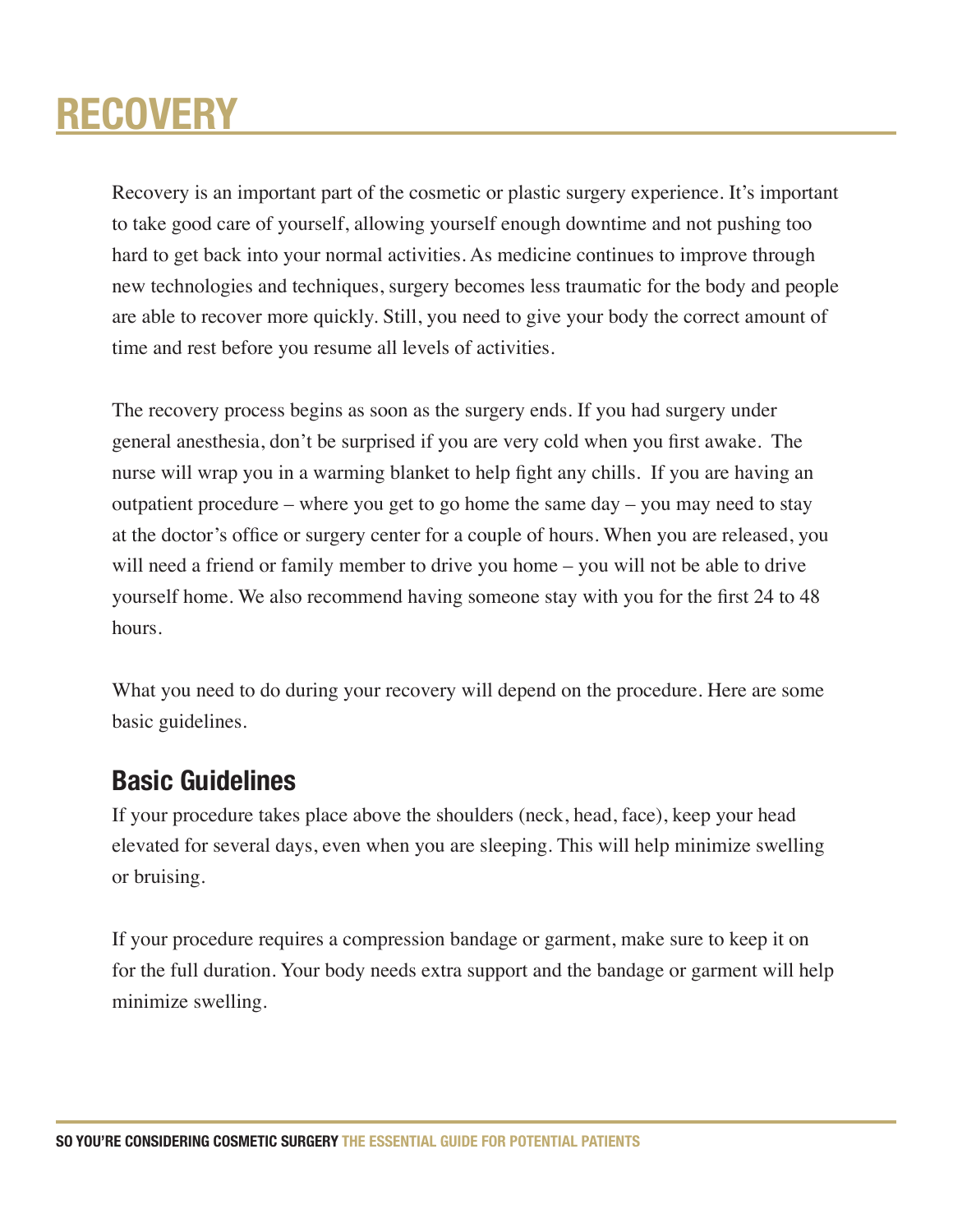### **RECOVERY**

If your procedure involved your skin you may need to stay out of the sun or wear extensive sun block for several weeks.

Your physician will let you know when you'll be able to bathe, wear make up, do light activities and participate in more strenuous activities. You may feel as though you are an exceptionally strong and resilient person, but you still need to give yourself the gift of time and rest when it comes to recovery. Take it easy. Take it slowly. Treat yourself kindly and, before you know it, you'll be back to all your normal activities.

Cosmetic surgery procedures can help you look better and feel better about yourself. Many people say that it helps them look on the outside how they feel on the inside. Others say that it gives them the self-confidence that they have been lacking or the courage to be more true to themselves. Each person is unique and will have their reasons for having a treatment. But, once you've had the treatment, it is important to continue to treat yourself kindly and with great care. Continue to follow age-defying activities such as getting enough rest, lowering stress and eating healthy. Follow your doctor's instructions. And get ready for many, many compliments on the "new you" – the you that has been waiting to come out for so long.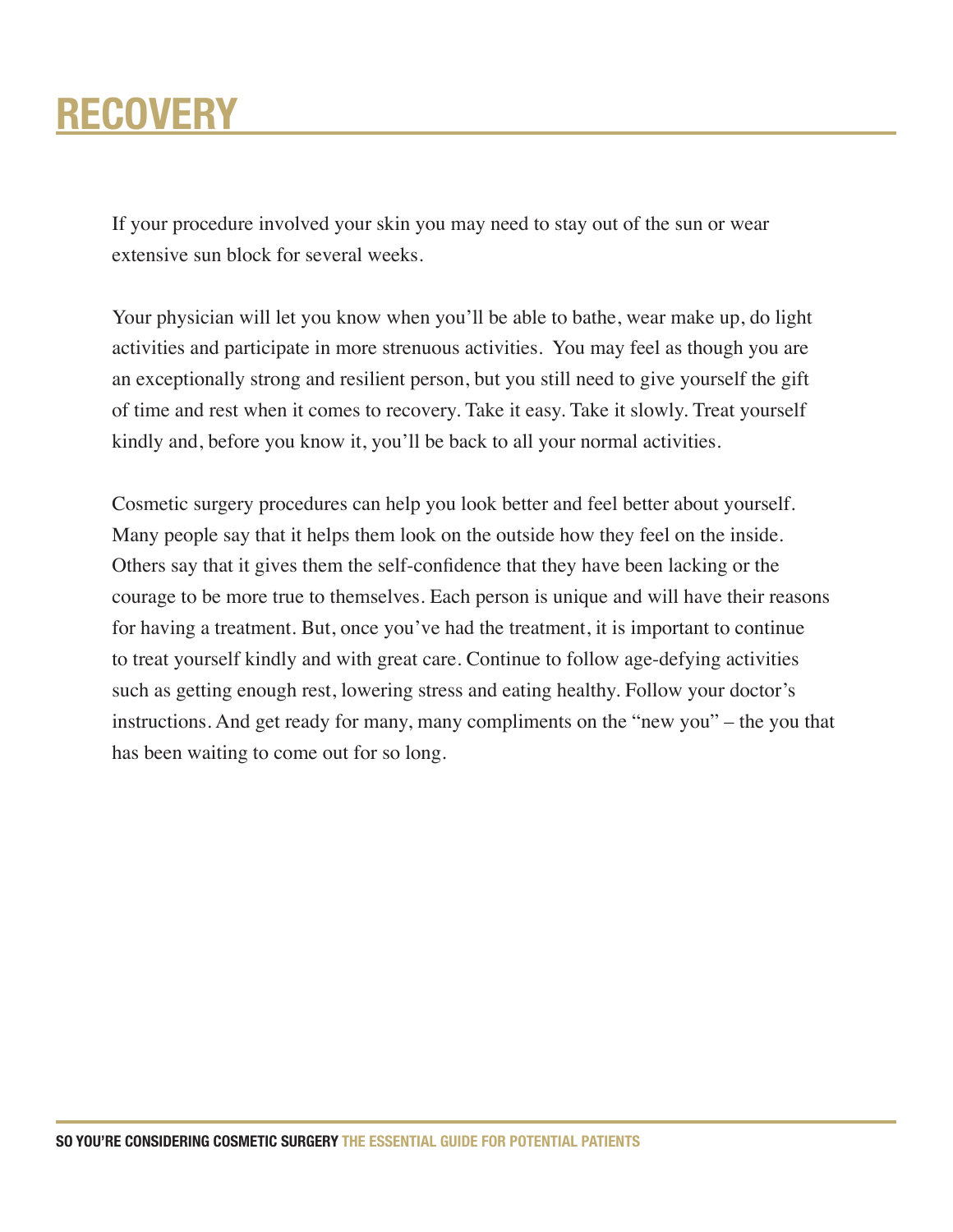### **MAINTAINING YOUR RESULT**

If you have made the decision to have a cosmetic procedure, why not support it with a healthier lifestyle? Your actions can help the procedure last longer, ensuring a vibrant, healthy, happy vision of you.

#### **Slowing Down the Aging Process**

Many people seek cosmetic or plastic surgery in order to "turn back the hands of time" or to at least help them age more gracefully. While plastic surgery can't stop the aging process, it can slow it down quite a bit, especially with some help from you.

**Protect Yourself From the Sun.** The sun ages skin faster than anything else. By breaking down collagen and drying out skin, sun damage causes sagging and wrinkles to flourish. In addition, sun damage can create unsightly skin pigmentation irregularities from sun spots to skin cancer.

**Drink Plenty of Water.** Our bodies are made up of water and our cells need ample water in order to stay healthy and function properly. Keeping your body properly hydrated allows the body and organs to function better and it also greatly influences your skin. From hydrating dry, chapped lips to preventing fine lines and wrinkles, drinking enough water can help to battle many signs of aging.

**Reduce Stress.** This is probably one of the most important subjects in health right now. Stress has been shown to tax all of the body's organs including the heart, but it also wears away a vibrant face. If you are stressed out chances are your brows are knitted together or your face is scowling. The last thing you need is a matrix of wrinkles on your beautiful face. Take preemptive measures to reduce stress and learn tools that help you cope better. A happier you makes for a younger-looking you.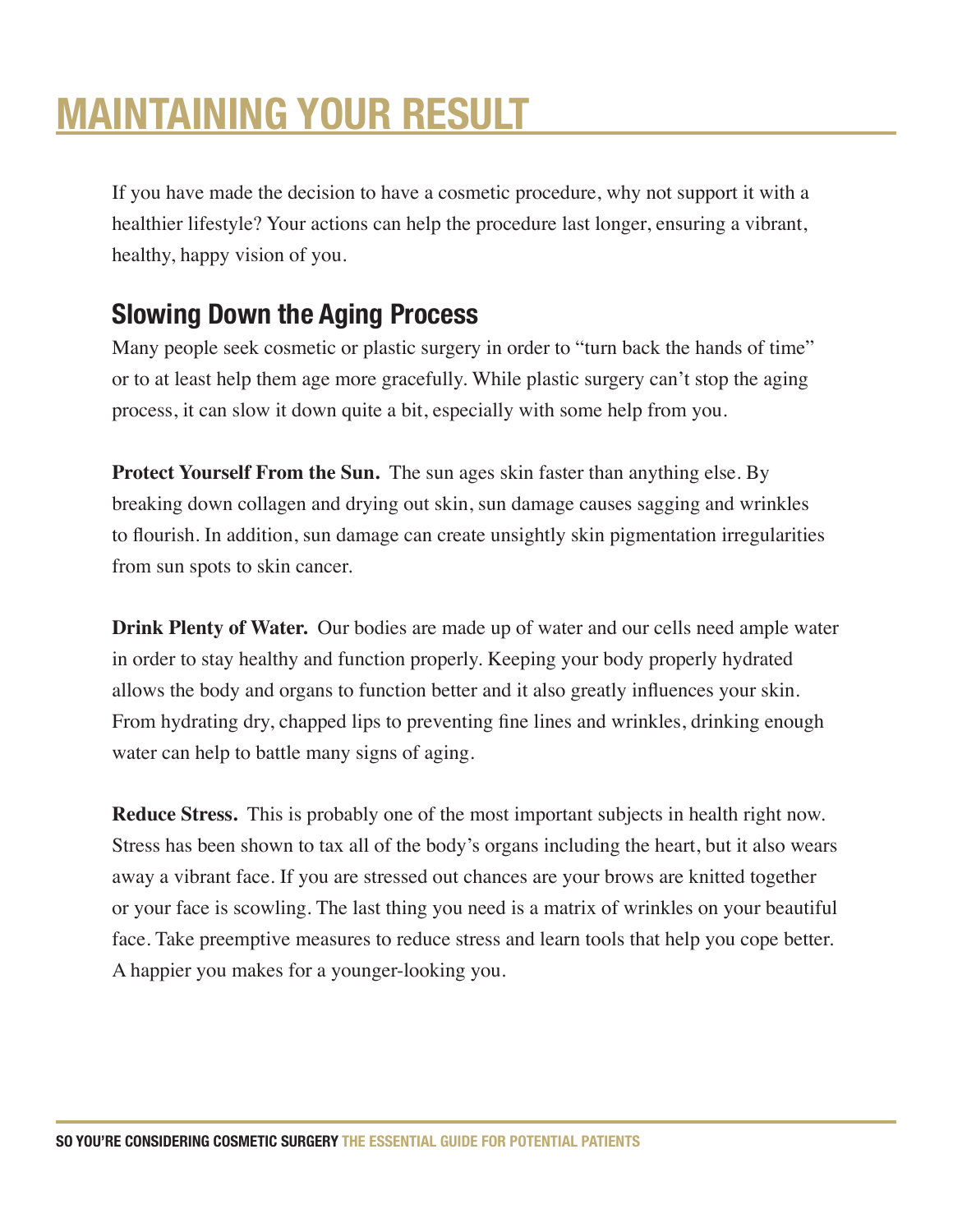### **MAINTAINING YOUR RESULT**

**Give Yourself the Gift of Sleep.** Sleep is an important part of our daily lives, but many people are not getting enough of it. From hectic lifestyles and crazy working hours to family obligations and incessant insomnia, many things can rob us of needed sleep hours. Sleep allows your body to recharge, makes you more alert and sharp during the day, and helps you cope with daily stresses as they happen. If you are burning the candle at both ends, look for ways that you can cut back on certain activities so that you can get an extra hour of shut eye. If you have insomnia, talk to your medical professional about available treatments.

**Eat a Healthy Diet and Maintain a Healthy Weight.** Being overweight makes people look older than they are. On top of that, weight gain can stretch out skin and tax the body – all things that can age us prematurely. Being at a healthy weight and eating right allows our bodies to function properly. Good nutrition helps to ensure that our bodies are getting the fuel, vitamins and minerals that they need.